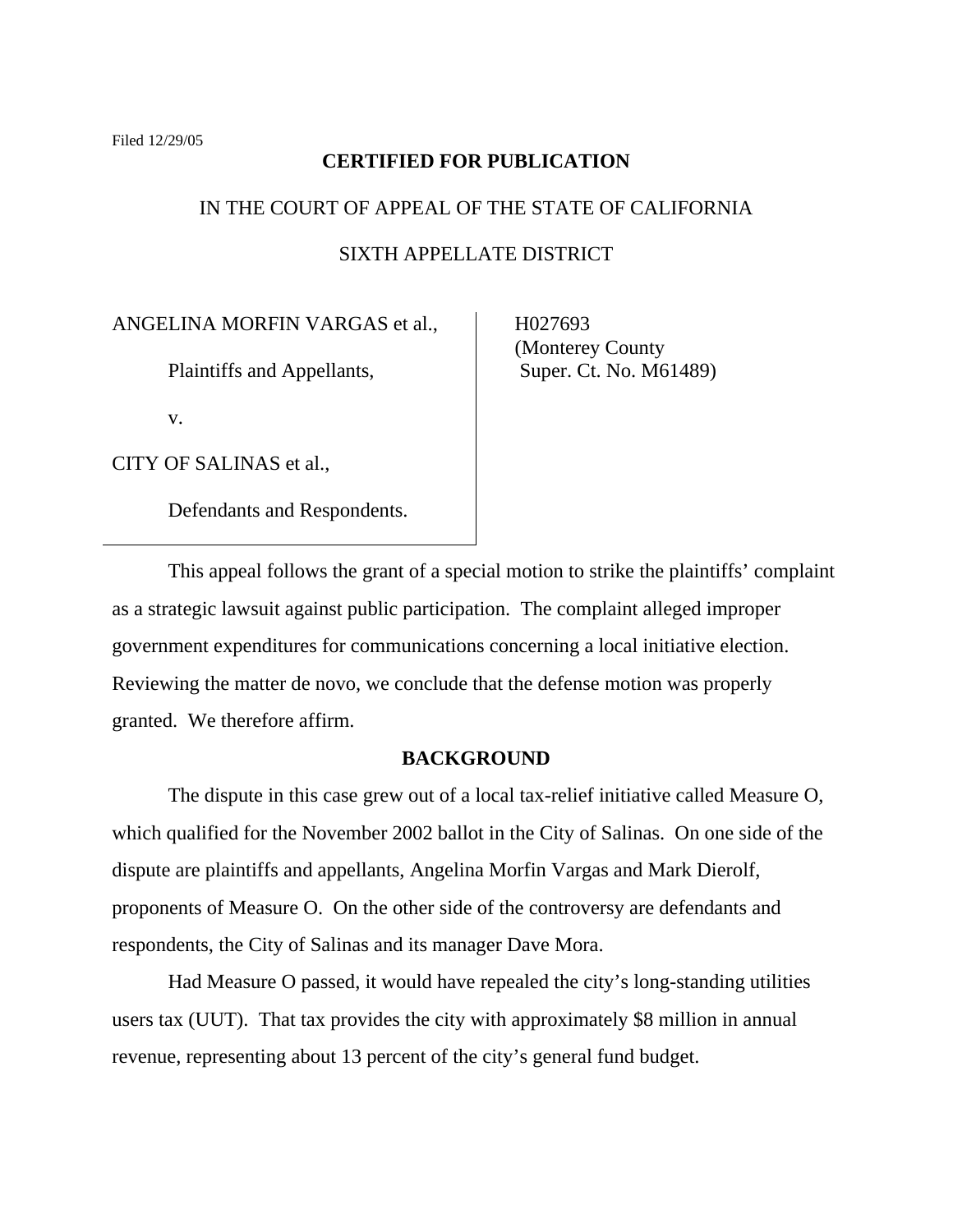In response to the qualification of Measure O for the November 2002 ballot, city staff prepared a series of reports analyzing the effect of the loss of utility tax revenue and recommending the reduction or elimination of services and programs. Starting in November 2001, over the course of several public hearings, the city manager and the city's department heads presented fiscal impact reports to the city council. The departments' presentations, which were made in August 2002, took the form of slide presentations. The presentations embodied staff recommendations for service cuts, some in dire terms. In July 2002, the city council adopted the departments' recommendations as presented, thereby identifying the service cuts that would be implemented in the event of Measure O's passage.

 The staff's reports, analyses, and presentations concerning Measure O were placed on the city's website. As a matter of course, the website also includes minutes of city council meetings; the minutes of the meetings at which these reports were presented and discussed thus were posted on the website. The city also informed the electorate of its analysis of Measure O through articles in the Fall 2002 edition of the city's periodic newsletter to residents, and by means of a one-page summary of the anticipated service cuts, which the parties sometimes refer to as a leaflet or flyer. Like the reports and presentations, the flyer was posted on the city's website.

 Plaintiffs disagreed with the city's analysis of the consequences of Measure O. In plaintiffs' view, repeal of the UUT would benefit the city's residents by reducing their taxes and by eliminating local government waste. They made written and oral presentations to the city council in August 2002. The minutes of those meetings were placed on the city's website.

# *The Pleadings*

 In October 2002, plaintiffs filed a verified complaint that accused defendants of interference with the electoral process, improper use of public monies for "campaign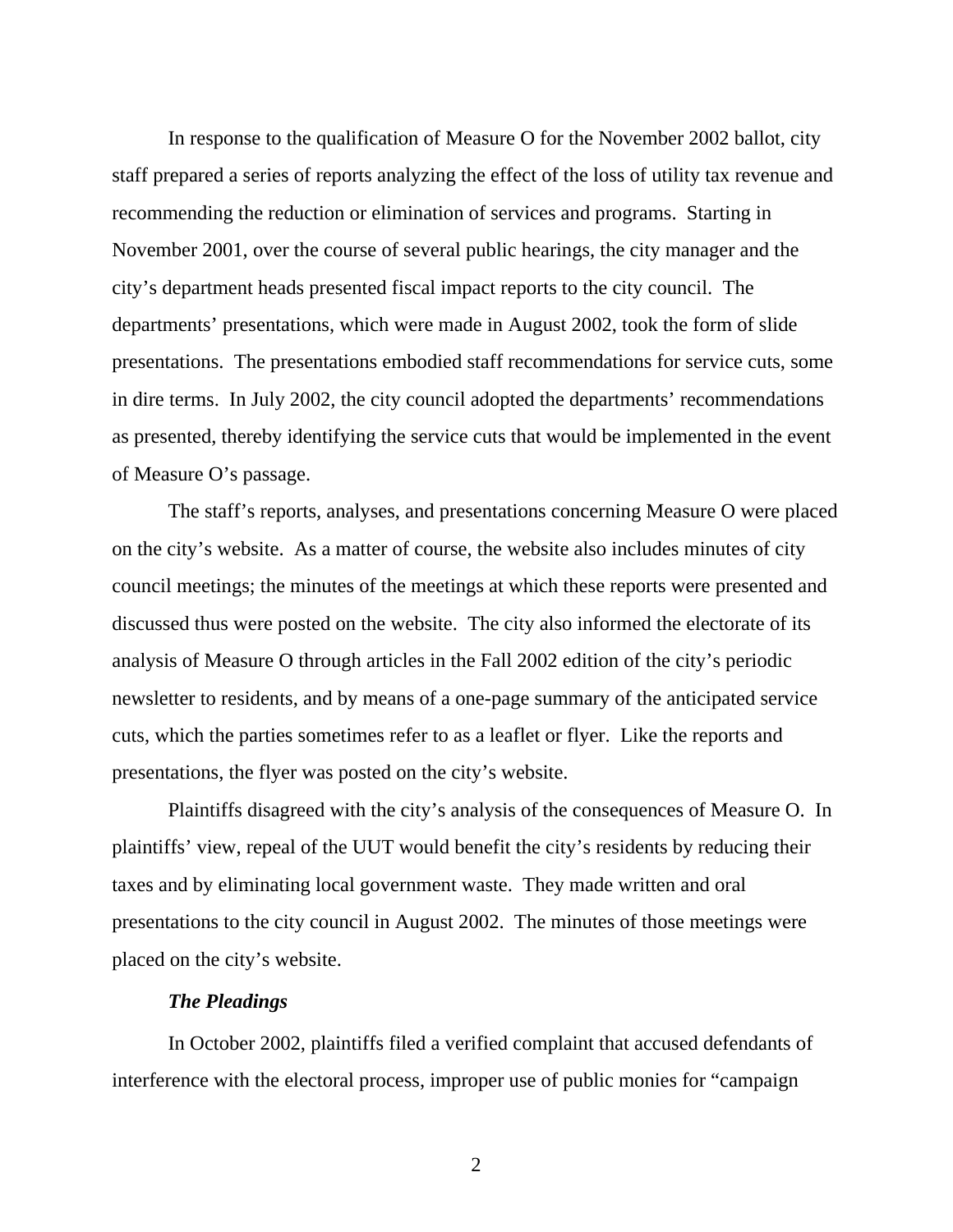materials" intended to influence voters against Measure O, and violation of plaintiffs' rights to free expression under the state and federal constitutions. Plaintiffs sought the recovery of illegally expended public resources, which they believed to be in excess of \$250,000; they also requested declaratory, injunctive, and equitable relief.

 Concurrently with the filing of their complaint, plaintiffs made an ex parte application for a temporary restraining order. Defendants opposed the application. The court denied the application for a temporary restraining order. The court set a hearing on plaintiffs' request for a preliminary injunction for November 8, 2002, three days after the scheduled election. At the conclusion of that hearing, the court declined to issue the preliminary injunction sought by plaintiffs.

 In May 2003, the court granted defendants' motion for judgment on the pleadings as to the second, third, and fourth causes of action of plaintiffs' complaint, thereby eliminating their claims for declaratory, injunctive, and equitable relief. In August 2003, this court denied plaintiffs' petition for a writ of mandate to overturn that decision.

 In December 2003, plaintiffs moved for permission to amend their complaint. In support of their motion, plaintiffs declared that the city had proposed a special tax initiative, Measure P, which would be before the electorate in March 2004. They urged the court to presume that the city would continue to improperly campaign concerning Measure P as it had with Measure O. Defendants opposed the motion, arguing that it was an attempt to reinstate the three causes of action that had already been adjudicated adversely to plaintiffs.

 Following a hearing in January 2004, the court took the plaintiffs' motion under submission. In an order signed in February 2004, the court granted plaintiffs permission to "supplement" their complaint.

 In March 2004, plaintiffs filed a supplemental complaint, which included allegations concerning Measure P as well as Measure O. As with the original complaint,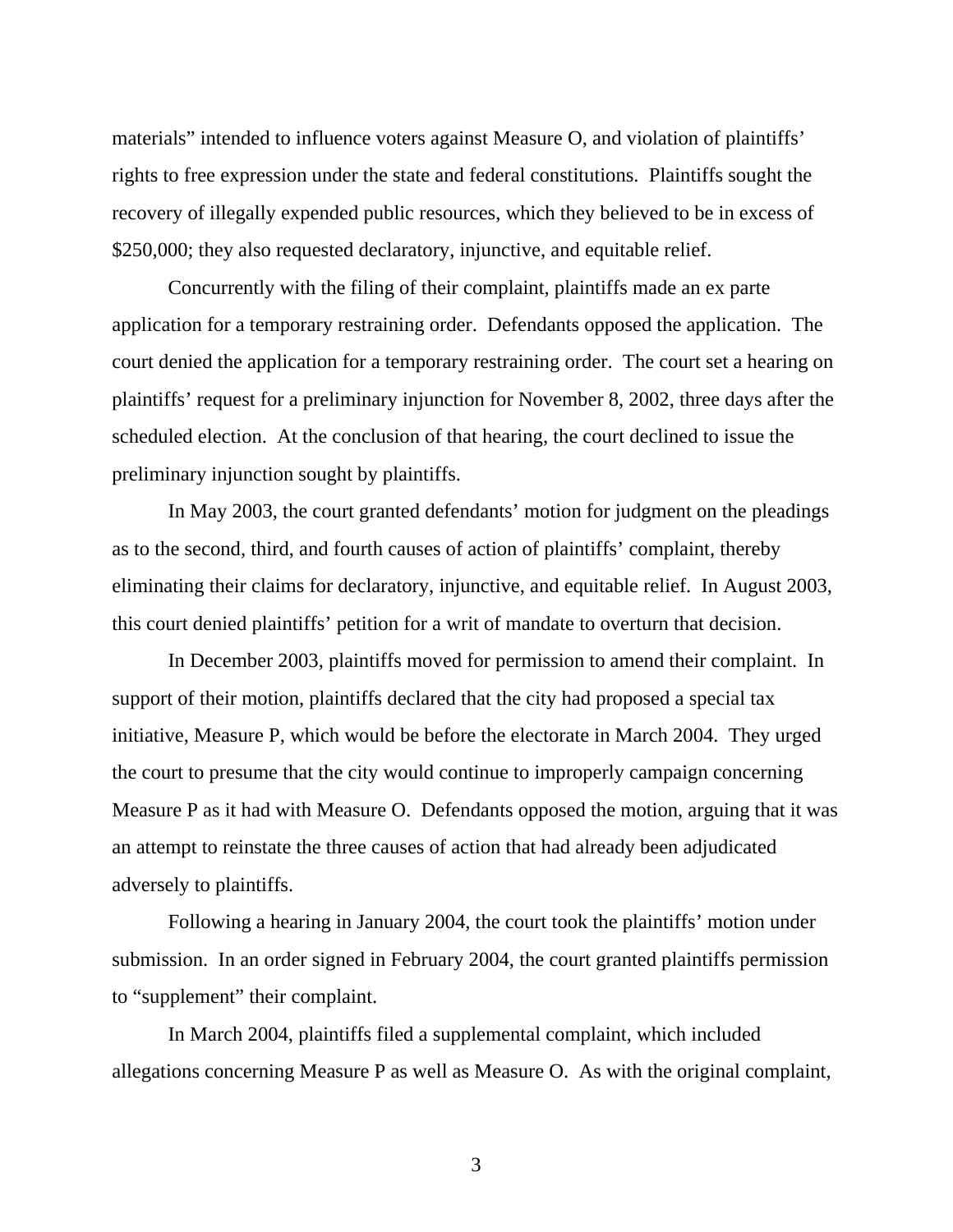plaintiffs' supplemental pleading sought the recovery of public resources, as well as declaratory, injunctive, and equitable relief.

# *The Defense Motion to Strike*

 In April 2004, defendants filed a special motion to strike plaintiffs' complaint as a strategic lawsuit against public participation, pursuant to Code of Civil Procedure section  $425.16<sup>1</sup>$  In support of their motion, defendants submitted declarations from the city clerk, city manager, city attorney, and city finance director, and from its computer system manager, whose duties included maintaining the city's website. Defendants also submitted declarations from other city officials who had made presentations to the city council on the fiscal impact of Measure O. In addition, defendants supported their motion with voluminous materials, including copies of the communications challenged by plaintiffs as improper.

 Plaintiffs opposed the motion. Their opposition included a "statement of undisputed facts" and three supporting declarations. Among other things, plaintiffs asserted that the city had ignored offers by Measure O proponents to provide material supporting their viewpoint, and that the proponents would have utilized access to the city's website and other media had it been offered.

 In May 2004, the court heard and granted the motion to strike. Plaintiffs promptly moved for reconsideration. Defendants opposed the motion.

 In June 2004, the court conducted a hearing on the motion for reconsideration and took the matter under submission. The court subsequently denied the request for reconsideration on the merits.

<sup>&</sup>lt;u>1</u>  $<sup>1</sup>$  All further statutory references are to the Code of Civil Procedure, unless</sup> otherwise stated.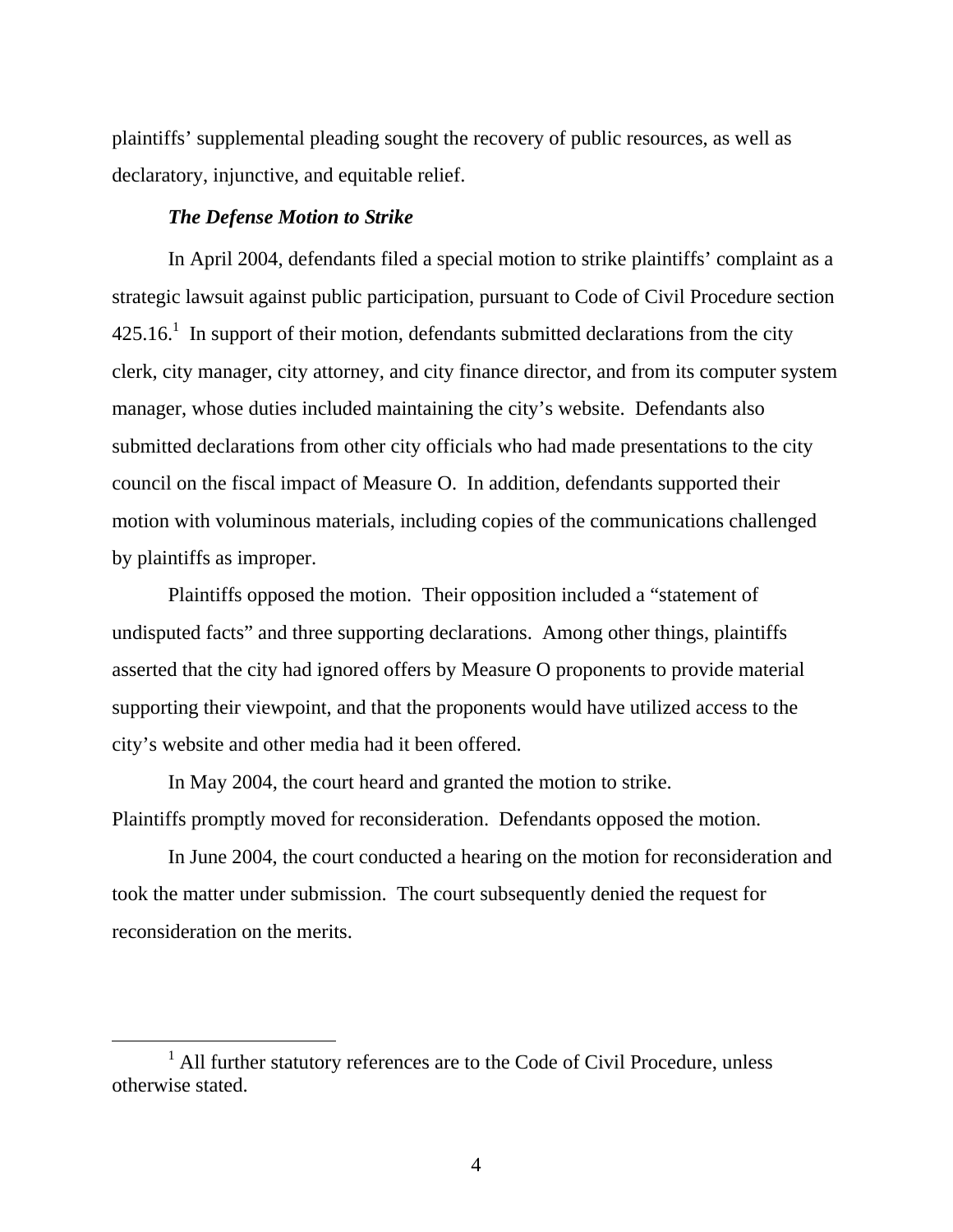# *The Appeal*

This appeal by plaintiffs ensued.

 Both parties filed appellate briefs. In addition, we granted two applications to file amicus briefs. In August 2005, the League of California Cities filed a brief as amicus curiae in support of the City of Salinas. The following month, Californians Aware filed a brief in support of plaintiffs, to which the city responded.

 In August 2005, we granted defendants' request for judicial notice as to the November 6, 2001 agendas of the Salinas City Council and Redevelopment Agency. Those agendas thus are part of the record on appeal.

# **CONTENTIONS**

 In their opening brief, plaintiffs identify the following issues on appeal: (1) whether defendants' use of public funds on its website, newsletter, and leaflet is unlawful; (2) whether the illegality of the defendants' conduct prohibits them from claiming statutory free speech protections; (3) whether defendants' communications are exempt from the statutory protections; (4) whether defendants made the necessary initial showing in support of their motion; and (5) whether plaintiffs made the necessary showing to defeat the motion. Notwithstanding that list of issues, the thrust of plaintiffs' appellate arguments is that defendants improperly engaged in partisan campaigning intended to influence city voters in favor of Measure O. Plaintiffs argue that the style, tenor, and timing of defendants' communications make it impermissible advocacy under standard set forth in *Stanson v. Mott* (1976) 17 Cal.3d 206, 217 (*Stanson*)*.* Amicus Californians Aware agrees, arguing against a bright-line standard for judging whether political speech constitutes advocacy and urging that government speech is not desired or protected in the election process.

 For their part, defendants assert that the trial court properly granted their special motion to strike since plaintiffs failed to carry their burden of showing that the city engaged in impermissible express advocacy. In support of defendants' position, amicus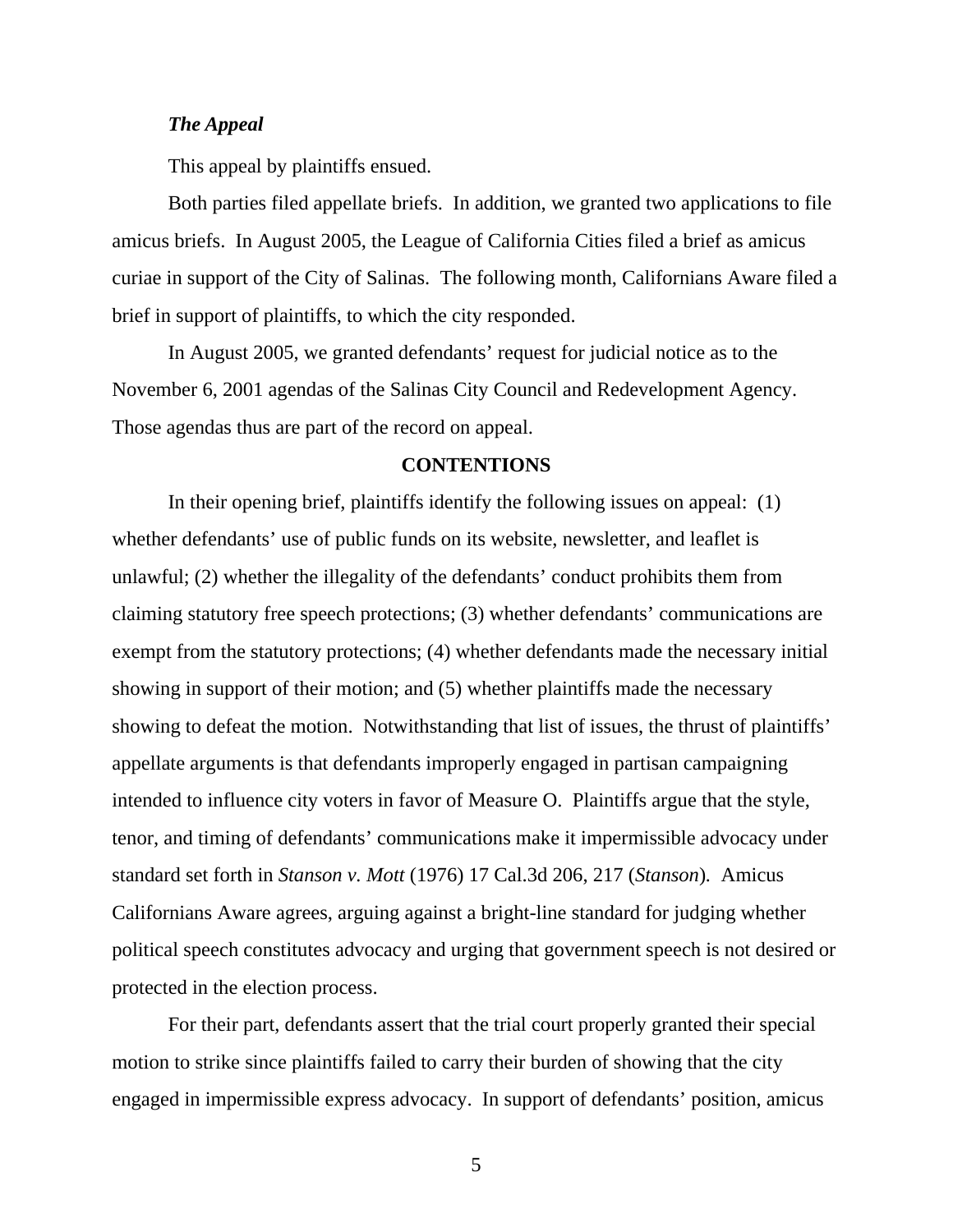League of California Cities argues for a bright-line rule to determine what constitutes advocacy, asserting that such a rule is workable and that it furthers the goal of open government.

#### **DISCUSSION**

 In light of the procedural context in which this appeal arises, we begin our analysis by setting forth the general principles that govern special motions to strike. We then apply those principles to the case at hand, which brings into play substantive constitutional issues.

## **I. General Principles**

 Strategic lawsuits against public participation are commonly referred to by the acronym "SLAPP." (*Equilon Enterprises v. Consumer Cause, Inc.* (2002) 29 Cal.4th 53, 57 (*Equilon*).) The paradigm action of this type is "a meritless suit filed primarily to chill the defendant's exercise of First Amendment rights." (*Wilcox v. Superior Court* (1994) 27 Cal.App.4th 809, 815, fn. 2 (*Wilcox*), disapproved on another ground in *Equilon,* at p. 68, fn. 5. See also *Navellier v. Sletten* (2002) 29 Cal.4th 82, 89 (*Navellier*); see generally 5 Witkin, Cal. Procedure (4th ed. 1997) Pleading, § 962, pp. 422-424; *id*. (2005 supp.) § 962, pp. 50-57; 1 Weil & Brown, Cal. Practice Guide: Civil Procedure Before Trial (The Rutter Group 2005) ¶¶ 7:207 to 7:268, pp. 7-69 to 7-94.10.)

 In 1992, the Legislature responded to the "disturbing increase" in such suits by enacting section 425.16. (§ 425.16, subd. (a).) The statute incorporates the Legislature's express declaration "that it is in the public interest to encourage continued participation in matters of public significance, and that this participation should not be chilled through abuse of the judicial process." (§ 425.16, subd. (a).) In 1997, the statute was amended to clarify the Legislature's intent that "this section shall be construed broadly." (*Ibid*. See *Equilon, supra,* 29 Cal.4th at p. 60; *Vogel v. Felice* (2005) 127 Cal.App.4th 1006, 1014.)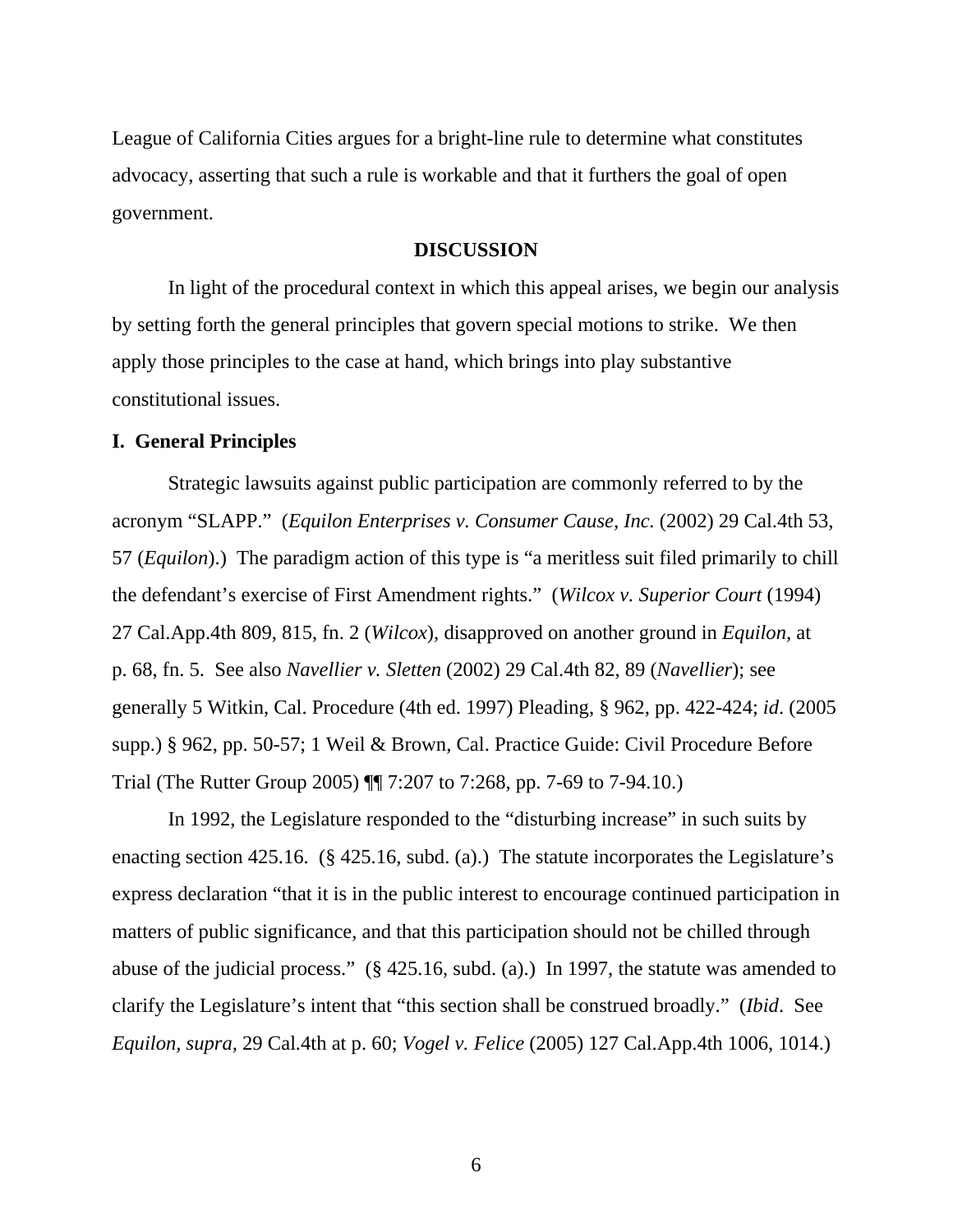More recently, the Legislature enacted section 425.17, which exempts certain types of actions from the special motion to strike. (See *Varian Medical Systems, Inc. v. Delfino* (2005) 35 Cal.4th 180, 195; *Ingels v. Westwood One Broadcasting Services, Inc.* (2005) 129 Cal.App.4th 1050, 1065-1067.) This legislation became effective January 1, 2004. Its express legislative purpose is to address a "disturbing abuse" of the special motion to strike. (§ 425.17, subd. (a); see *Ingels v. Westwood One Broadcasting Services, Inc.,* at p. 1065; see generally, 1 Weil & Brown, Cal. Practice Guide: Civil Procedure Before Trial, *supra*, ¶¶ 7:212 to 7:214.3, pp. 7-70 to 7-73.) While the new statute exempts certain actions from statutory protection under section 425.16, it also provides certain exceptions to the exemption. Among the exceptions is this: "Any action against any person or entity based upon the creation, dissemination, exhibition, advertisement, or other similar promotion of any dramatic, literary, musical, *political*, or artistic work, including, but not limited to, a motion picture or television program, or an article published in a newspaper or magazine of general circulation." (§ 425.17, subd. (d)(2), italics added. See *Ingels,* at pp. 1067-1068.)

# *A. Motion to Strike*

 The statute furnishes a mechanism for quickly identifying and eliminating suits that chill public participation: a special motion to strike, commonly called an anti-SLAPP motion. (See *Vogel v. Felice, supra,* 127 Cal.App.4th at p. 1014.) The statute provides: "A cause of action against a person arising from any act of that person in furtherance of the person's right of petition or free speech under the United States or California Constitution in connection with a public issue shall be subject to a special motion to strike, unless the court determines that the plaintiff has established that there is a probability that the plaintiff will prevail on the claim."  $(\S$  425.16, subd. (b)(1).)

 The statutory definition of an "act in furtherance of [the constitutional] right of petition or free speech" comprises four categories: "(1) any written or oral statement or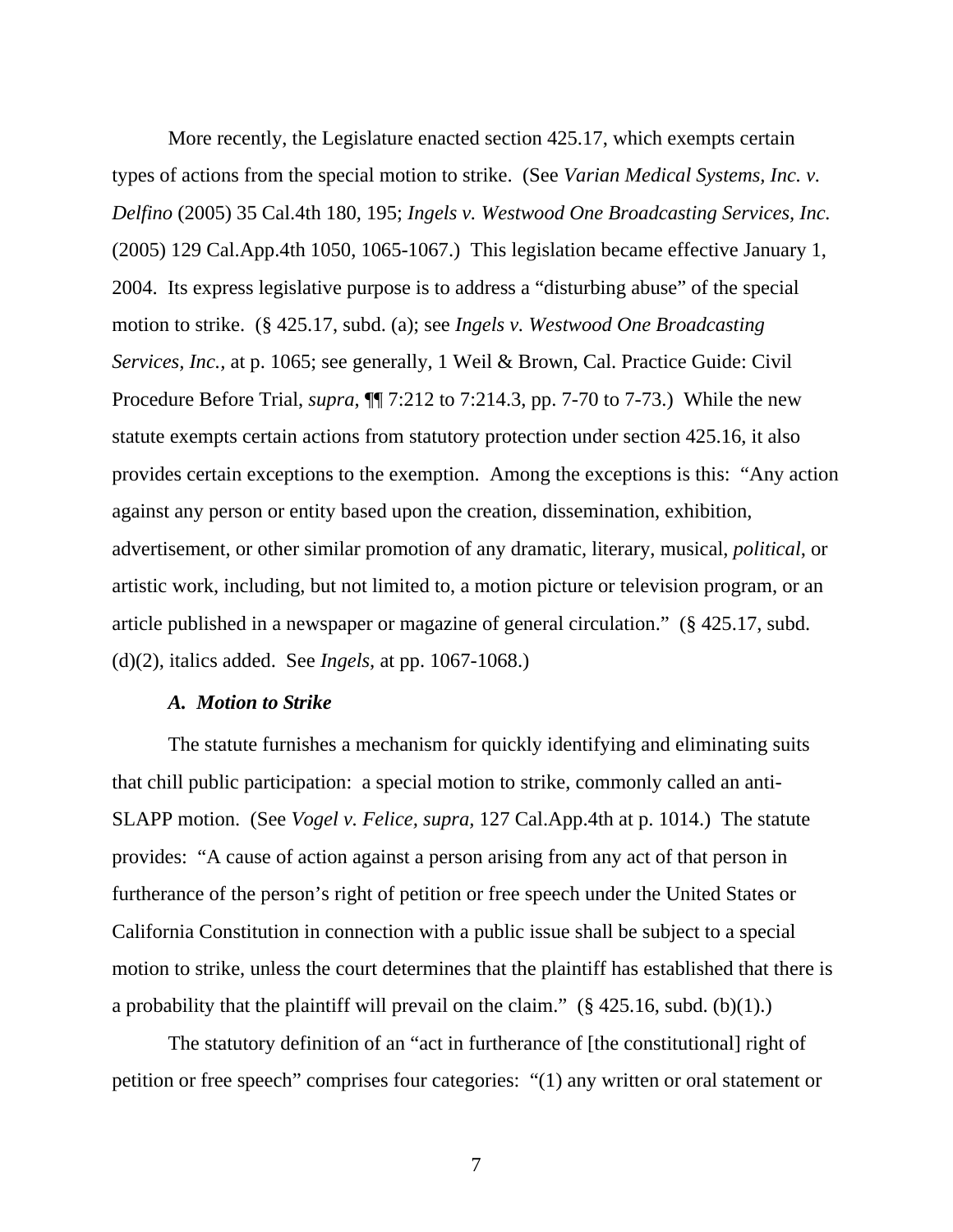writing made before a legislative, executive, or judicial proceeding, or any other official proceeding authorized by law; (2) any written or oral statement or writing made in connection with an issue under consideration or review by a legislative, executive, or judicial body, or any other official proceeding authorized by law; (3) any written or oral statement or writing made in a place open to the public or a public forum in connection with an issue of public interest; (4) or any other conduct in furtherance of the exercise of the constitutional right of petition or the constitutional right of free speech in connection with a public issue or an issue of public interest." (§ 425.16, subd. (e).)

 A special motion to strike triggers a two-step process in the trial court. (*Varian Medical Systems, Inc. v. Delfino, supra,* 35 Cal.4th at p. 192; *City of Cotati v. Cashman* (2002) 29 Cal.4th 69, 76 (*Cotati*).) "First, the court decides whether the defendant has made a threshold showing that the challenged cause of action is one 'arising from' protected activity." (*Cotati,* at p. 76, citing § 425.16, subd. (b)(1).) "If the court finds such a showing has been made, it then must consider whether the plaintiff has demonstrated a probability of prevailing on the claim." (*Cotati,* at p. 76.)

 In each part of the two-step process, the party with the burden need only make a threshold, prima facie showing. (*Cotati, supra*, 29 Cal.4th at p. 76; *Du Charme v. International Brotherhood of Electrical Workers* (2003) 110 Cal.App.4th 107, 112.) "A prima facie showing is one that is sufficient to support the position of the party in question." (*Aguilar v. Atlantic Richfield Co.* (2001) 25 Cal.4th 826, 851 [summary judgment].)

 In assessing the first prong of the test—whether the defendant has demonstrated that the action is one arising from protected activity—the trial court must consider "the pleadings, and supporting and opposing affidavits stating the facts upon which the liability or defense is based." (§ 425.16, subd. (b)(2). See, *Cotati, supra*, 29 Cal.4th at p. 79; *Navellier, supra*, 29 Cal.4th at p. 89.) The trial court need not consider inferences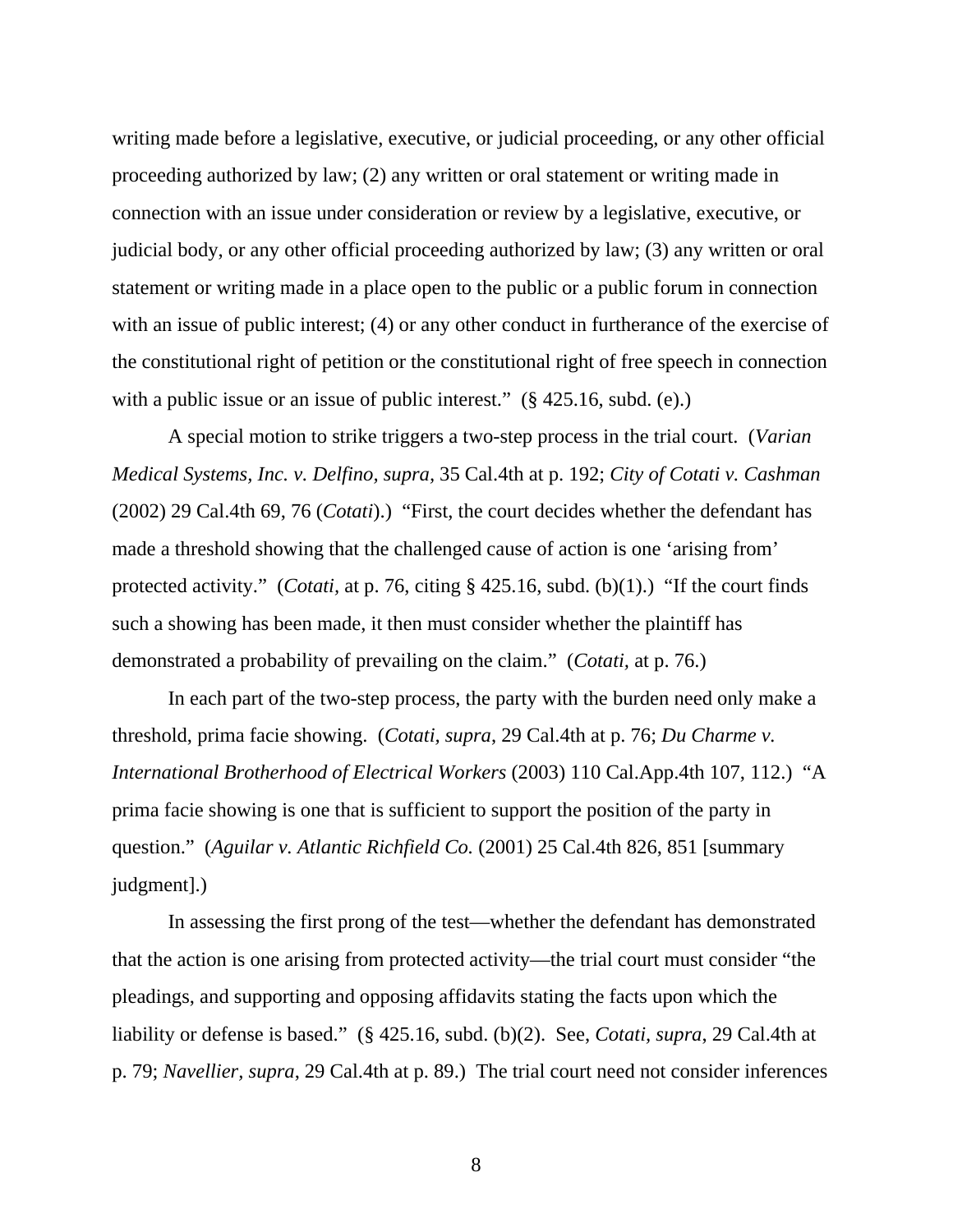arising from the pleadings, however. (*ComputerXpress, Inc. v. Jackson* (2001) 93 Cal.App.4th 993, 1001-1002 (*ComputerXpress*).)

 In analyzing the second prong of the test—whether the plaintiff has demonstrated a probability of prevailing on the merits—the trial court measures the plaintiff's showing against a standard similar to that used in deciding a motion for nonsuit, directed verdict, or summary judgment. (*Varian Medical Systems, Inc. v. Delfino, supra,* 35 Cal.4th at p. 192.) The court determines only whether the plaintiff has made a prima facie showing of facts that would support a judgment if proved at trial; it does not weigh the plaintiff's evidence. (*ComputerXpress, supra*, 93 Cal.App.4th at p. 1010.) But the plaintiff may not rely solely on allegations in the complaint; rather, the plaintiff's showing must be made by competent, admissible evidence. (*Ibid.*)

#### *B. Reach of the Statute*

 Strategic lawsuits against public participation encompass a variety of different factual contexts, a variety of different legal actions, and a variety of different defendants. (See, e.g., *Church of Scientology v. Wollersheim* (1996) 42 Cal.App.4th 628, 653 (*Church of Scientology*), disapproved on another ground in *Equilon, supra*, 29 Cal.4th at p. 68, fn. 5.)

 Government agencies and public employees are among those entitled to protection from strategic lawsuits against public participation. Thus, "a public official or government body, just like any private litigant, may make an anti-SLAPP motion where appropriate." (*San Ramon Valley Fire Protection Dist. v. Contra Costa County Employees' Retirement Assn.* (2004) 125 Cal.App.4th 343, 353. See also, e.g., *Bradbury v. Superior Court* (1996) 49 Cal.App.4th 1108, 1114-1116; 1 Weil & Brown, Cal. Practice Guide: Civil Procedure Before Trial, *supra*, ¶¶ 7:216.4, p. 7-74.)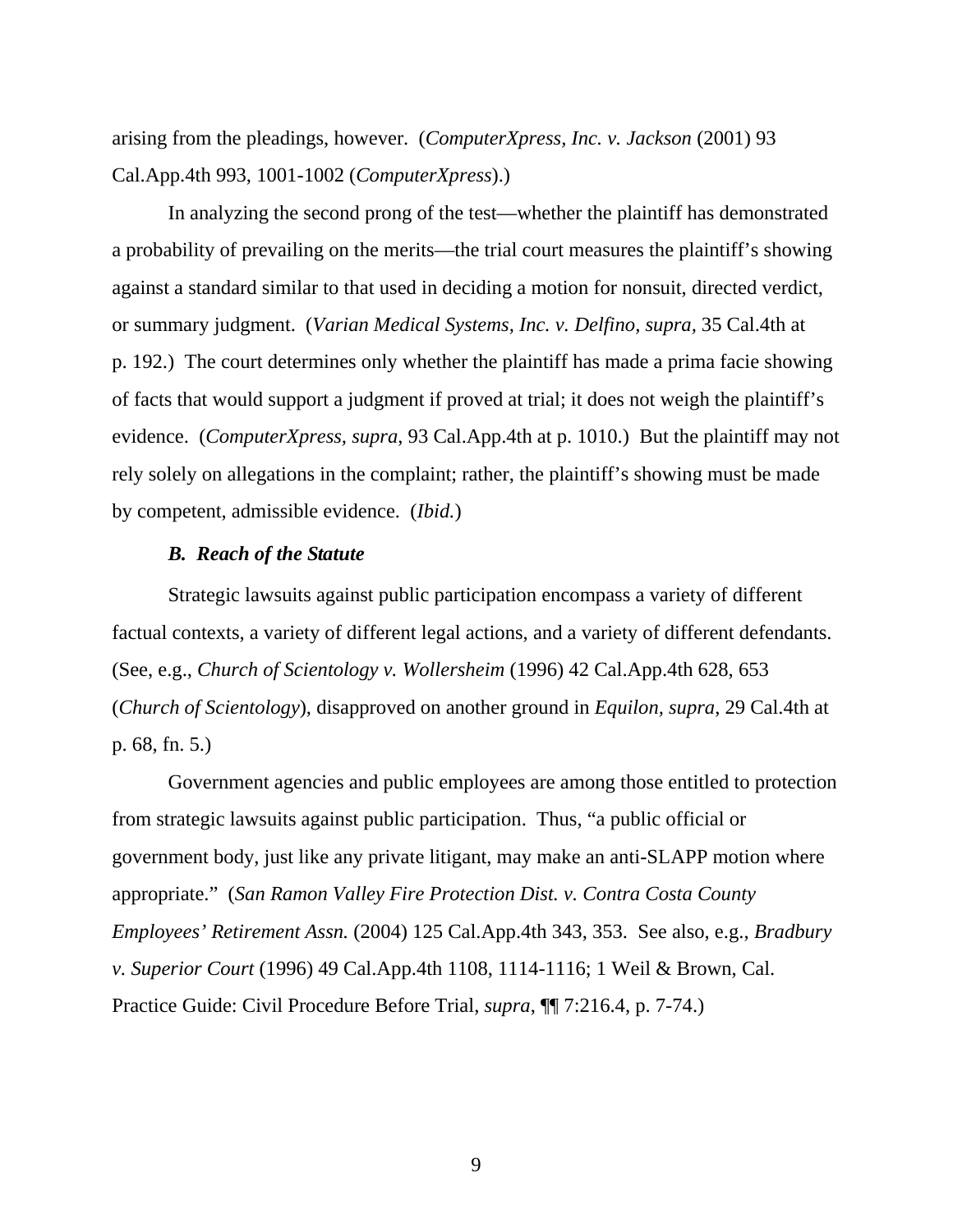## *C. Appellate Review*

 An order granting or denying a special motion to strike is appealable. (§ 425.16, subd. (j);  $\S 904.1$ , subd. (a)(13).) On appeal, we review the entire record de novo, first to determine whether the defendant has made the requisite initial showing that the plaintiff's action arose from protected activity, and, if so, to assess whether the plaintiff has demonstrated a reasonable probability of success. (*San Ramon Valley Fire Protection Dist. v. Contra Costa County Employees' Retirement Assn., supra,* 125 Cal.App.4th at p. 352; *Tuchscher Development Enterprises, Inc. v. San Diego Unified Port Dist.* (2003) 106 Cal.App.4th 1219, 1232.)

#### **II. Analysis**

 With the foregoing principles in mind, we now turn to the specific contentions raised by plaintiffs' appeal. Addressing each prong of the two-step analysis in turn, we conclude that the trial court acted properly in granting defendants' special motion to strike.

#### *A. This action arises from protected speech.*

 As explained above, the moving defendants bear the initial burden of making a prima facie showing that plaintiffs' suit arises from protected activity. (*Equilon, supra*, 29 Cal.4th at p. 66.) "As courts applying the anti-SLAPP statute have recognized, the 'arising from' requirement is not always easily met." (*Ibid.*) The requirement can be satisfied only by showing that the defendant's conduct falls within one of the four statutory categories described in section 425.16, subdivision (e). (*Ibid.*) As relevant here, the fourth category comprises any "conduct in furtherance of the exercise of the constitutional right of petition or the constitutional right of free speech in connection with a public issue or an issue of public interest." (§ 425.16, subd. (e)(4).)

 Here, the challenged statements include the October 2002 edition of the City's periodic newsletter to residents, which addressed Measure O and other topics, and which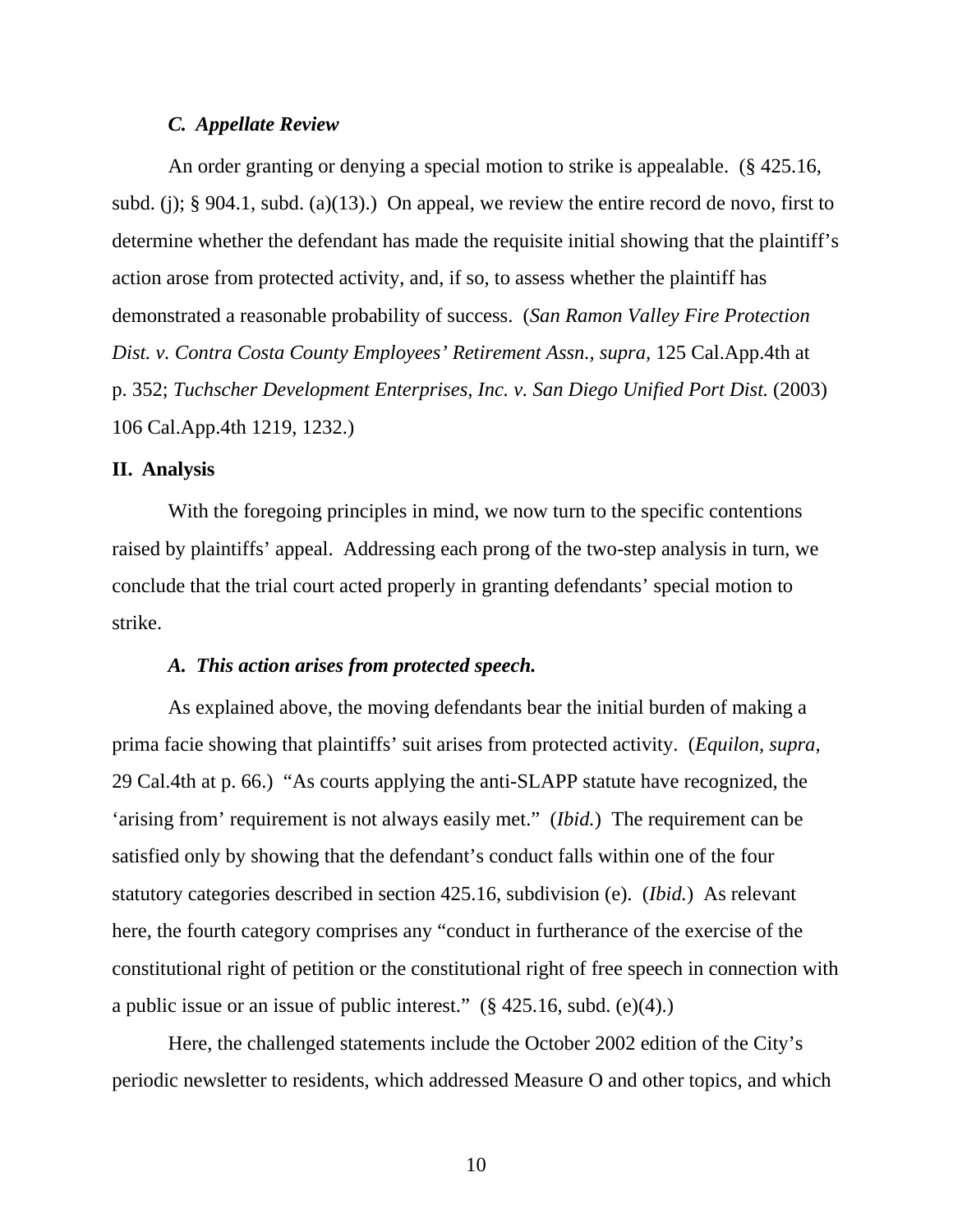was mailed to approximately 37,000 city residences. Also among the challenged communications are the following items, which were posted on the city's website: the one-page flyer summarizing the facilities and services that would be affected by the repeal of the UUT, as identified by the City Council in July 2002; a document prepared by city staff, dated June 24, 2002, entitled Report on the Impact of the Utility Users Tax Repeal Initiative; a document prepared by city staff, dated August 27, 2002, entitled Analysis of Proponents' Utility Users Tax Repeal Implementation Plans; and the slide presentations made by each affected city department at city council meetings, showing the specific effects of repeal on that department's facilities and services. In their opposition to the defense motion to strike, plaintiffs also cited the city website's home page as a challenged communication.

 Plaintiffs contend that the statute permitting a special motion to strike does not apply to defendants' conduct because the foregoing communications constitute "unlawful campaign propaganda." Moreover, plaintiffs assert, defendants do not enjoy the same broad rights of free expression accorded private citizens. Plaintiffs apparently do not dispute that defendants' statements were speech concerning a matter of public interest. Nevertheless, given our task of independently reviewing defendants' showing that this action arises from protected activity, we consider that question at the outset.

# *1. The statute applies, because the defendants' statements concern a matter of public interest.*

 In this case, there can be no doubt that the statements concern a question of public interest. "The definition of 'public interest' within the meaning of the anti-SLAPP statute has been broadly construed to include not only governmental matters, but also private conduct that impacts a broad segment of society and/or that affects a community in a manner similar to that of a governmental entity." (*Damon v. Ocean Hills Journalism Club* (2000) 85 Cal.App.4th 468, 479.) Although the cases have not defined "the precise boundaries of a public issue," the concept plainly encompasses "conduct that could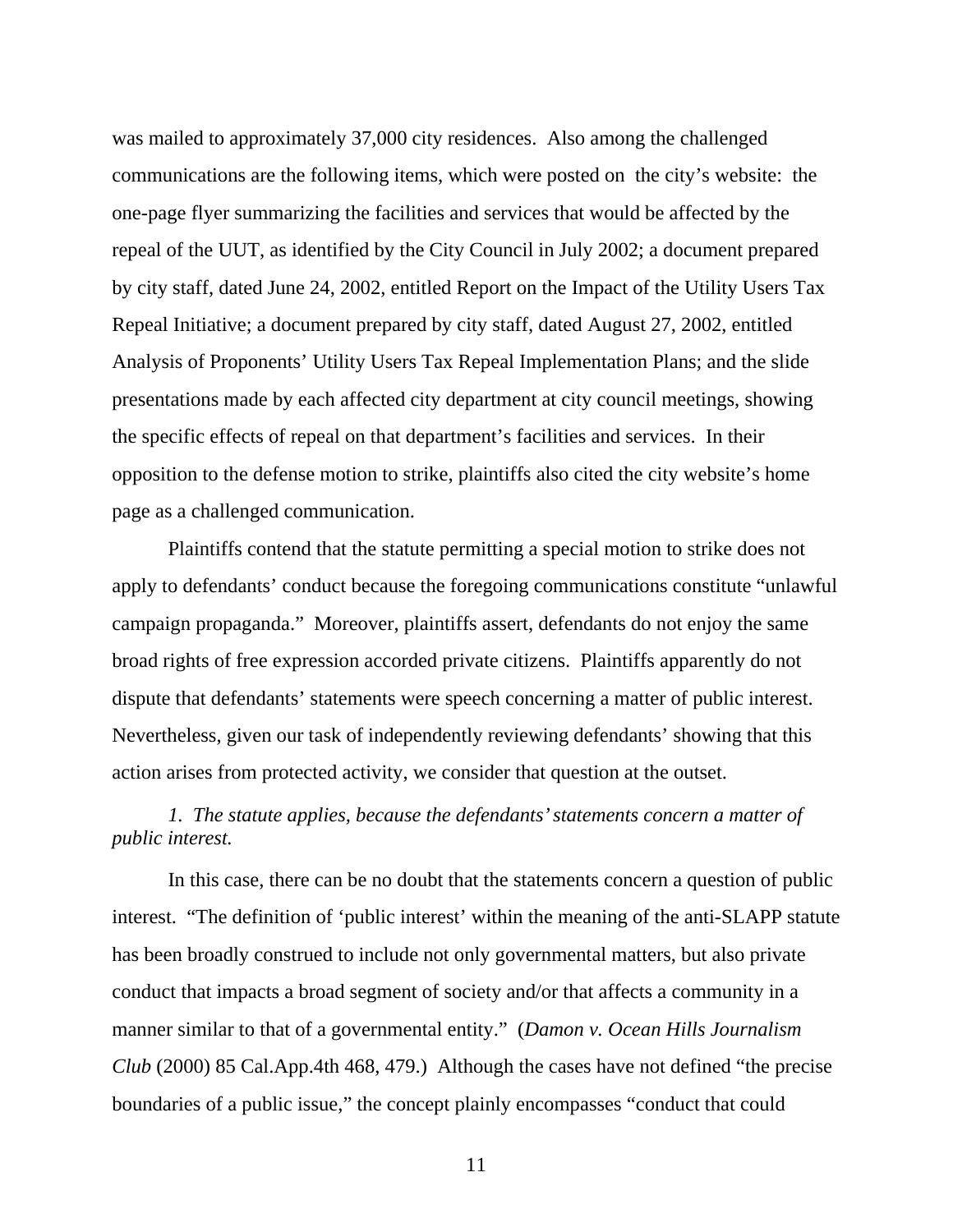directly affect a large number of people beyond the direct participants [citations] or a topic of widespread, public interest [citation]." (*Rivero v. American Federation of State, County and Municipal Employees, AFL-CIO* (2003) 105 Cal.App.4th 913, 924.) Where defendants are exercising their constitutional rights of free speech on a matter of public interest, their "statements and writings fall within subdivision (e)(4) of section 425.16." (*Tuchscher Development Enterprises, Inc. v. San Diego Unified Port Dist., supra,* 106 Cal.App.4th at p. 1233.)

 Plaintiffs acknowledge that defendants' statements related to a question of public interest. In fact, in their opposition to the defense motion to strike, plaintiffs stated as an undisputed fact that the consequences of Measure O were a matter of public debate.

 Plaintiffs nevertheless argue that defendants – as government agencies and officials – are subject to limitations on their constitutional rights of free expression that are not imposed on private citizens. As plaintiffs put it, "government does not enjoy the same First Amendment freedom as citizens." Amicus Californians Aware joins that argument. This case does not require us to test the validity or boundaries of that argument. As abundant authority makes plain, the government has the right – and arguably even the duty – to speak on matters that concern the discharge of its responsibilities to its citizens. (See, e.g., *League of Women Voters v. Countywide Crim. Justice Coordination Com.* (1988) 203 Cal.App.3d 529, 544-545, discussing *Stanson, supra*, 17 Cal.3d 206, and cases cited therein.) " 'Government has legitimate interests in informing, in educating, and in persuading. … An approach that would invalidate all controversial government speech would seriously impair the democratic process.' " (*Miller v. California Com. on Status of Women* (1984) 151 Cal.App.3d 693, 701.) "If the government cannot address controversial topics, it cannot govern." (*Ibid.*) It is not government speech per se but rather " 'the expenditure of public funds in support of one side only [that] is outside the pale.' [Citation.]" (*League of Women Voters v. Countywide Crim. Justice Coordination Com.,* at pp. 545, 556.) We take up the question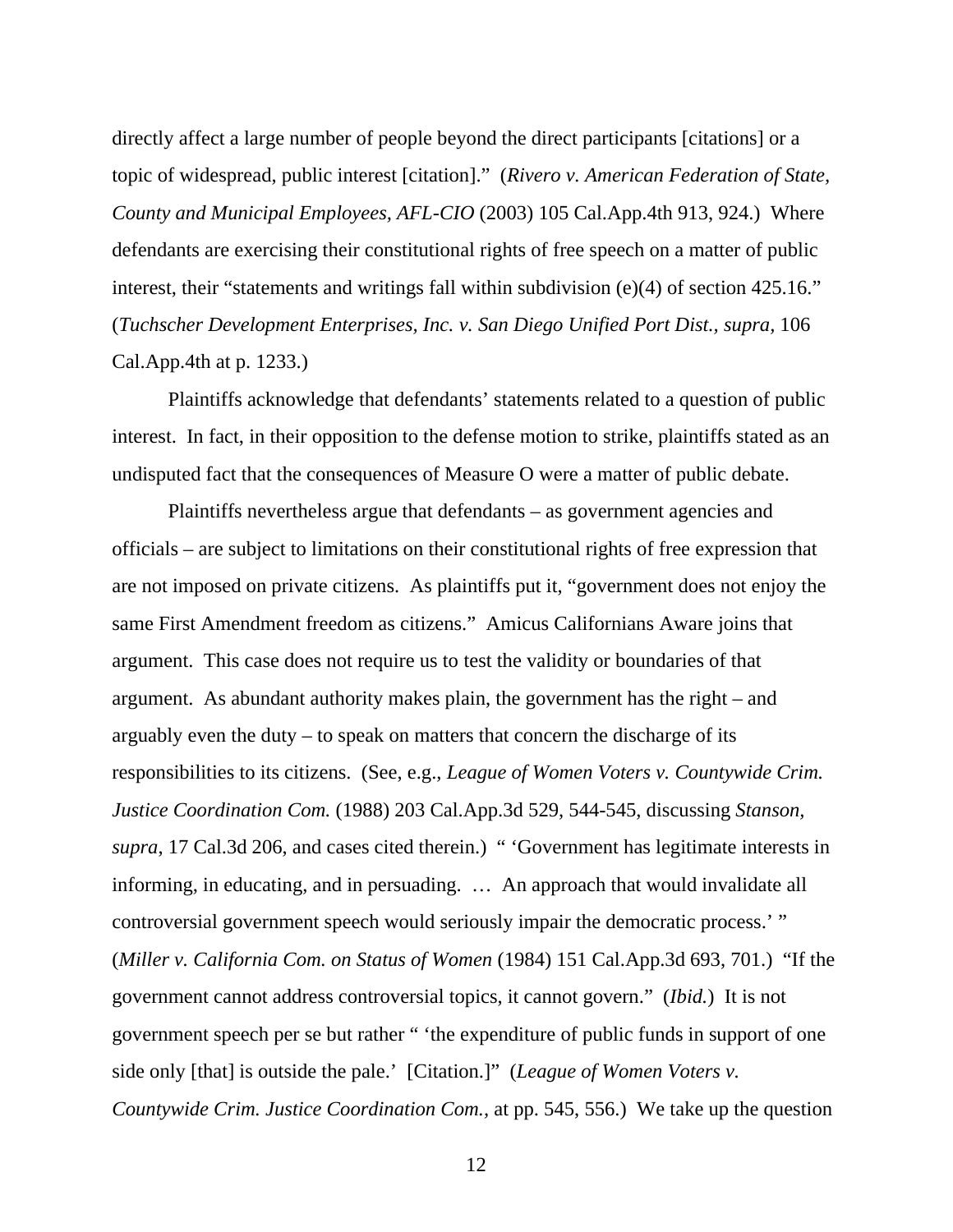of whether the city improperly used public funds to advocate for "one side only" in the second prong of the analysis.

 In any event, plaintiffs contend, defendants are not entitled to the protection of section 425.16, since they were not *validly* exercising their free speech rights. We consider that point next.

# *2. The asserted illegality of the defendants' conduct does not render the statute inapplicable.*

 Plaintiffs assert that defendants' statements are not protected under the statute as a valid exercise of free speech rights, because those statements represent unlawful expenditures of public funds. In support of that argument, plaintiffs cite *Paul for Council v. Hanyecz* (2001) 85 Cal.App.4th 1356 (disapproved on another ground in *Equilon, supra*, 29 Cal.4th at p. 68, fn. 5). That case does not support plaintiffs' position. There, the defendants effectively conceded the illegality of their conduct, a campaign moneylaundering scheme. (*Paul for Council v. Hanyecz, supra,* 85 Cal.App.4th at p. 1361.) Because there was no factual dispute about its illegality, the court concluded as a matter of law that the activity was not a *valid* exercise of constitutional rights under the statute. (*Id.* at p. 1367.) But as the court recognized, where the lawfulness of the underlying conduct is disputed, "the claimed illegitimacy of the defendant's acts is an issue which the plaintiff must raise *and* support in the context of the discharge of the plaintiff's burden to provide a prima facie showing of the merits of the plaintiff's case." (*Ibid.*)

 "Mere allegations that defendants acted illegally [] do not render the anti-SLAPP statute inapplicable." (*Huntingdon Life Sciences, Inc. v. Stop Huntingdon Animal Cruelty USA, Inc.* (2005) 129 Cal.App.4th 1228, 1245.) "The Legislature did not intend that ... to invoke the special motion to strike the defendant must first establish her actions are constitutionally protected under the First Amendment as a matter of law. If this were the case then the inquiry as to whether the plaintiff has established a probability of success would be superfluous." (*Fox Searchlight Pictures, Inc. v. Paladino* (2001) 89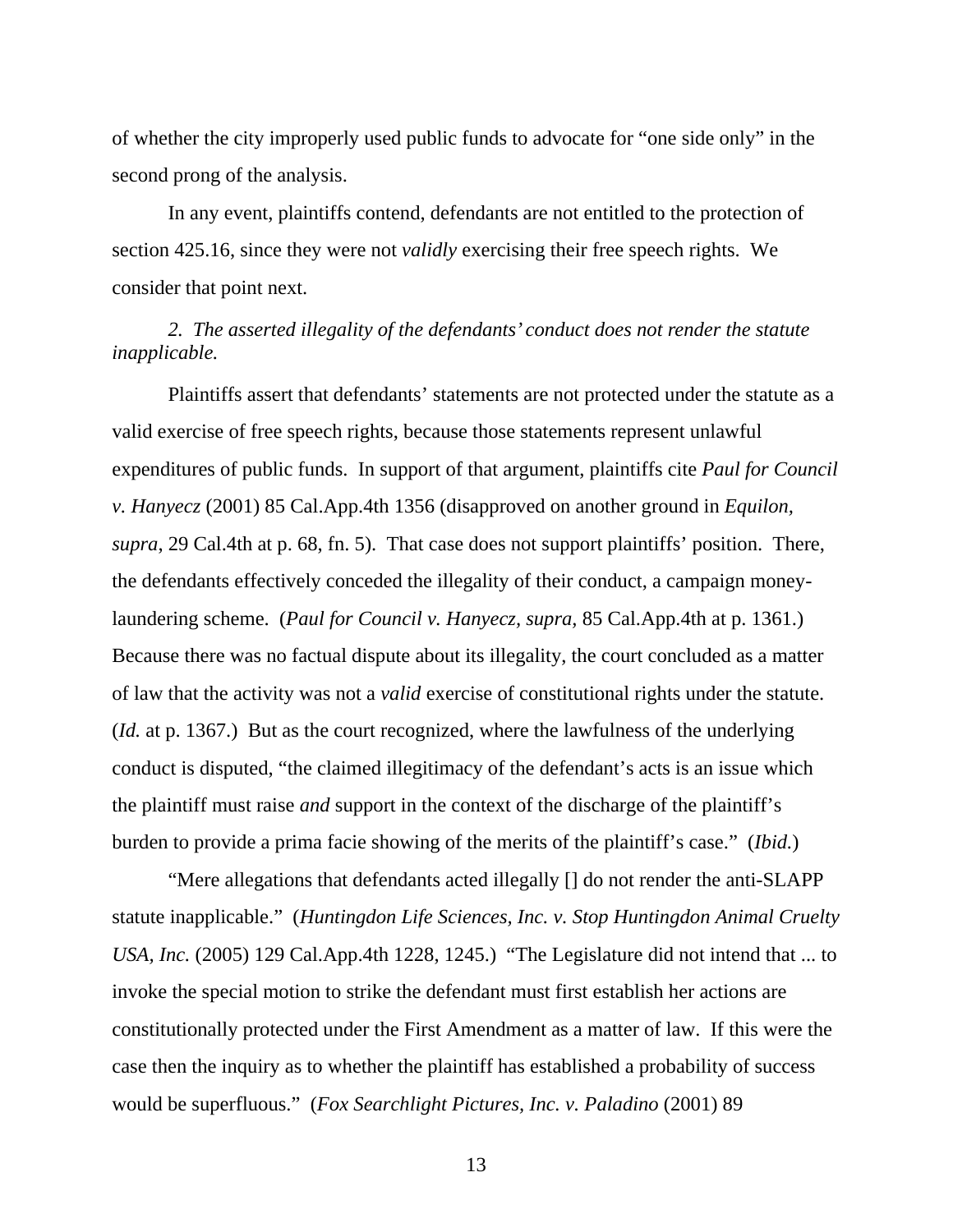Cal.App.4th 294, 305, fn. omitted, quoted in *Navellier, supra,* 29 Cal.4th at pp. 94-95.) To the contrary, the lawfulness of the defendant's conduct is considered as part of the second prong of the analysis, in which the plaintiff must demonstrate a probability of success on the merits. (See, e.g., *Huntingdon Life Sciences, Inc. v. Stop Huntingdon Animal Cruelty USA, Inc.,* at p. 1246; *Paul for Council v. Hanyecz, supra,* 85 Cal.App.4th at p. 1368.)

#### *3. There is no basis for an exemption from the statute here.*

 In their motion for reconsideration in the trial court, plaintiffs argued that defendants are not entitled to bring a special motion to strike because their statements are exempt from statutory protection, pursuant to section 425.17. In their opening brief on appeal, plaintiffs cite the point as one of the issues on appeal. But except for a brief mention in their reply brief, plaintiffs offer no argument on the question of the question of whether section 425.17 applies here.

 As a procedural matter, we may consider the point forfeited. The parties to an appeal are required to provide pertinent legal arguments, with citation to authority where possible. (Cal. Rules of Court, rule 14(a)(1)(B); *Renden v Geneva Development Corp.* (1967) 253 Cal.App.2d 578, 591.) "If none is furnished on a particular point, the court may treat it as waived, and pass it without consideration." (9 Witkin, Cal. Procedure (4th ed. 1997) Appeal, § 594, p. 627. Accord, *People v. Stanley* (1995) 10 Cal.4th 764, 793; see also, e.g., *Rossiter v. Benoit* (1979) 88 Cal.App.3d 706, 710-711; *Del Real v. City of Riverside* (2002) 95 Cal.App.4th 761, 768.) Arguments raised for the first time in the reply brief are considered untimely and may be disregarded by the reviewing court. (See, e.g., *Shade Foods, Inc. v. Innovative Products Sales & Marketing, Inc.* (2000) 78 Cal.App.4th 847, 894, fn. 10.) "Points raised in the reply brief for the first time will not be considered, unless good reason is shown for failure to present them before." (*Campos v. Anderson* (1997) 57 Cal.App.4th 784, 794, fn. 3.) In this case, plaintiffs offer no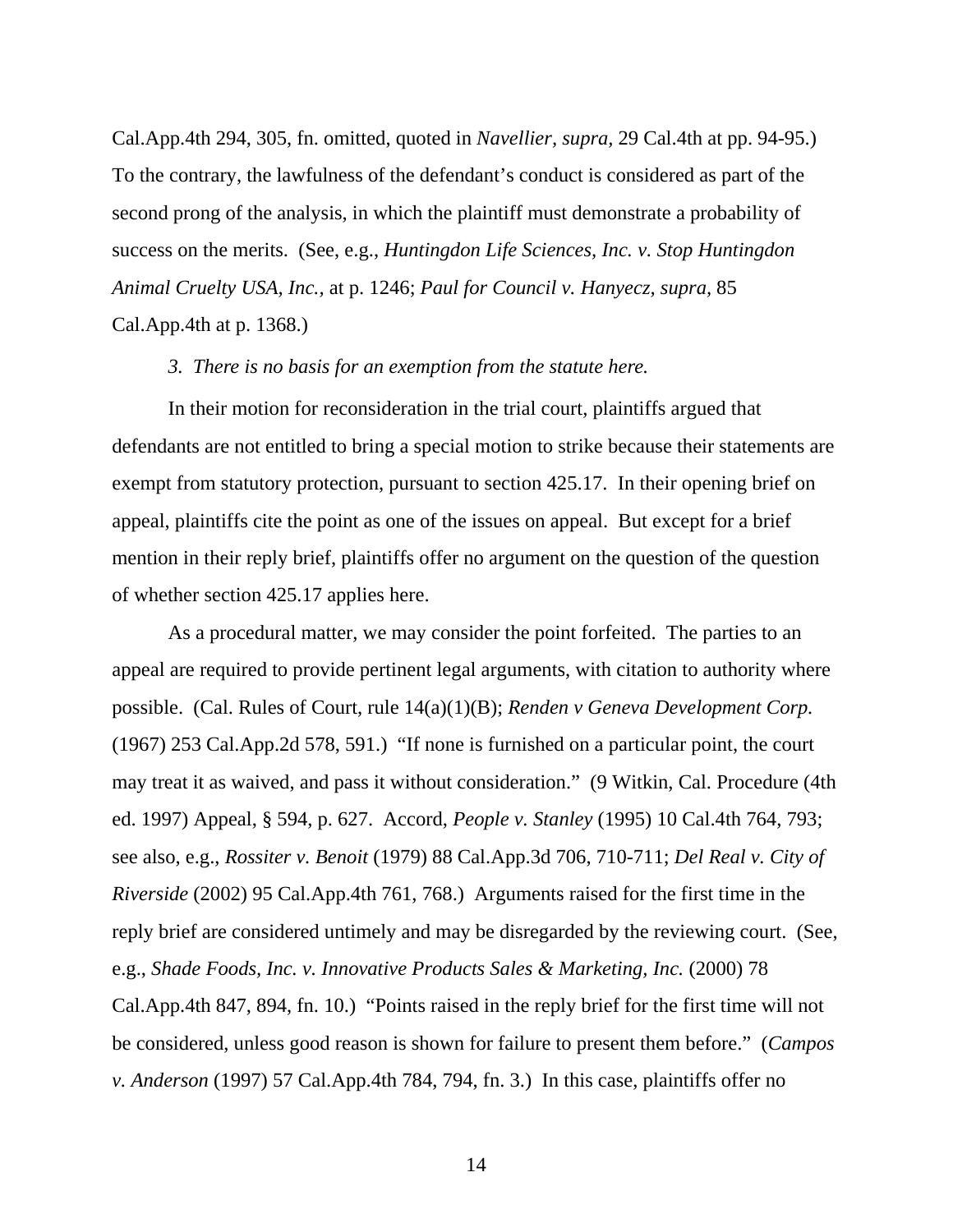reason for failing to assert their argument earlier. "The California Supreme Court long ago expressed its hostility to the practice of raising new issues in an appellate reply brief." (*Reichardt v. Hoffman* (1997) 52 Cal.App.4th 754, 764.) " 'Obvious reasons of fairness militate against consideration of an issue raised initially in the reply brief of an appellant.' " *(Ibid.)* In sum, both for untimeliness and for lack of sufficient argument, we may consider the point forfeited.

In any event, on the merits, the exemption statute does not apply here.

 As noted above, the Legislature enacted section 425.17 to address "a disturbing abuse of Section 425.16, the California Anti-SLAPP Law, which has undermined the exercise of the constitutional rights of freedom of speech and petition for the redress of grievances, contrary to the purpose and intent of Section 425.16." (§ 425.17, subd. (a); see *Ingels v. Westwood One Broadcasting Services, Inc., supra,* 129 Cal.App.4th at p. 1065.) Section 425.17 exempts certain types of actions from the special motion to strike. Subdivision (b) exempts actions "brought solely in the public interest or on behalf of the general public" if specified conditions exist. (§ 425.17, subd. (b).) Subdivision (c) exempts actions against a person "primarily engaged in the business of selling or leasing goods or services" if specified conditions exist. (§ 425.17, subd. (c).) Subdivision (d) then provides certain exceptions to the exemptions.

 As relevant here, section 425.17 expressly excepts actions arising from the creation and dissemination of political works.  $(\S$  425.17, subd. (d)(2).) Our state's high court has defined political speech as speech dealing with governmental affairs. (*Gerawan Farming, Inc. v. Lyons* (2000) 24 Cal.4th 468, 486.) Under that definition, the defendants' writings plainly constitute political works.

 Plaintiffs nevertheless insist that nonpartisan material "should not be construed as 'political' work within the exception of subsection (d)(2)." We cannot accept plaintiffs' narrow view of the exception. The statutory scheme as a whole is geared to protect free expression. (See §§ 425.16, subd. (a); 425.17, subd. (a).) "An appellate court, to the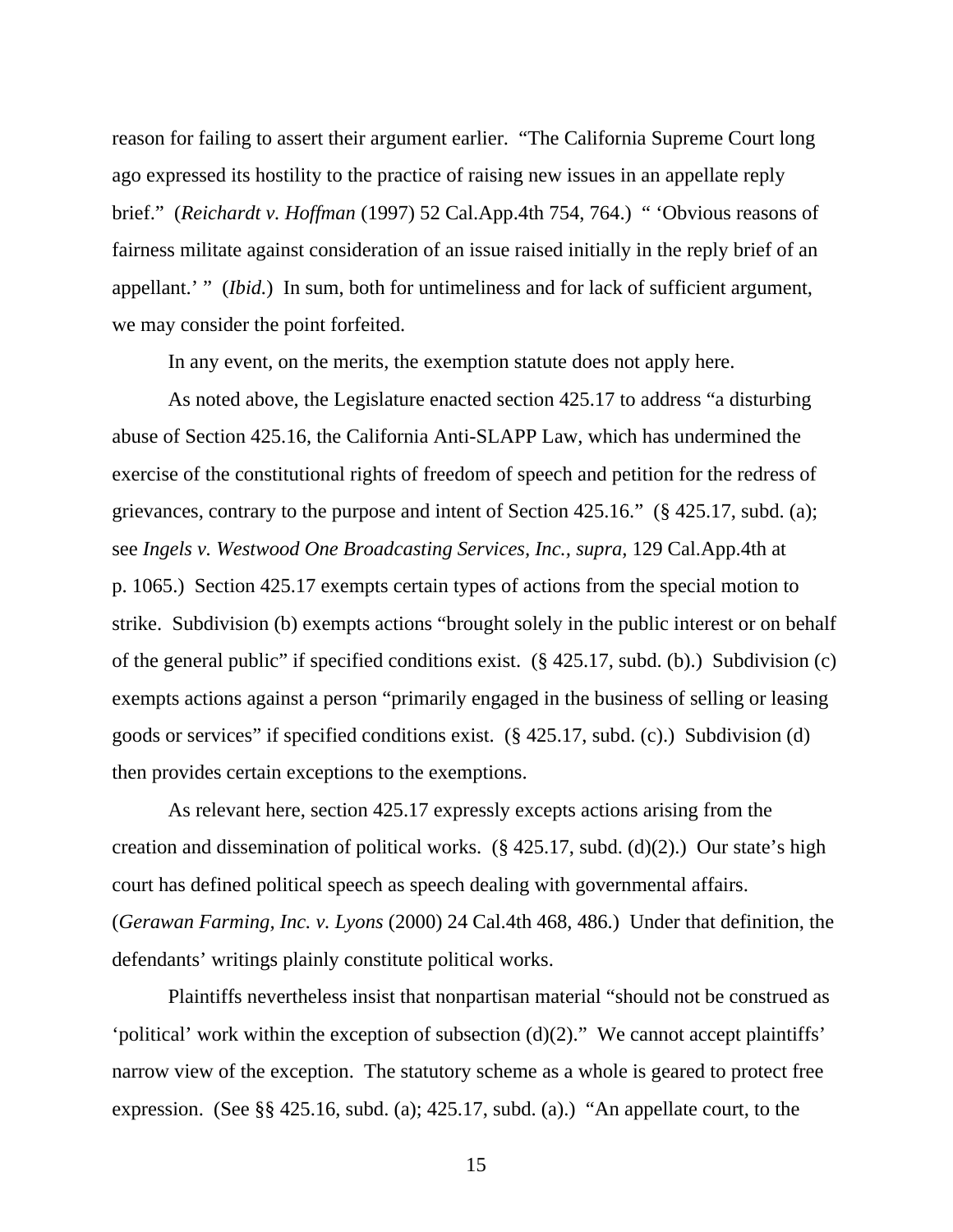extent that it may do so, should give an interpretation favorable to the exercise of freedom of speech, not its curtailment." (*Bradbury v. Superior Court, supra,* 49 Cal.App.4th at p. 1114, fn. 3.) " 'The right to speak on political matters is the quintessential subject of our constitutional protections of the right of free speech.' " (*Macias v. Hartwell* (1997) 55 Cal.App.4th 669, 673.) Put another way, "political speech is at the core of the First Amendment …." (*Griset v. Fair Political Practices Com.* (1994) 8 Cal.4th 851, 859-860.) The right of free political expression needs " 'breathing space' " to survive. (*Kasky v. Nike, Inc.* (2002) 27 Cal.4th 939, 953, quoting *New York Times Co. v. Sullivan* (1964) 376 U.S. 254, 272.) It needs an environment that fosters " 'uninhibited, robust, and wide-open' debate on public issues." (*Gertz v. Robert Welch, Inc.* (1974) 418 U.S. 323, 340, quoted in *Kasky v. Nike, Inc.,* at p. 953.) The "great principles of the Constitution which secure freedom of expression ... preclude attaching adverse consequences to any except the knowing or reckless falsehood." (*Garrison v. Louisiana* (1964) 379 U.S. 64, 73, quoted in *Bradbury v. Superior Court,* at p. 1111. See also, e.g., *Beilenson v. Superior Court* (1996) 44 Cal.App.4th 944, 950 [political debate includes immoderate speech].)

 To sum up, even assuming that plaintiffs have not forfeited their argument that defendants' statements do not qualify as exceptions under section 425.17, that argument lacks merit.

 *4. Defendants carried their burden of showing that the statute applies, because plaintiffs' lawsuit arose from the city's exercise of free speech rights.* 

 We have undertaken a de novo review of the first step in the two-step process of evaluating the special motion to strike – assessing defendants' threshold showing. We did so keeping in mind that a moving defendant "need not *establish* that his action is constitutionally protected; rather, he must make a prima facie showing that plaintiff's claim arises from an act taken to further defendant's rights of petition or free speech in connection with a public issue." (*Du Charme v. International Brotherhood of Electrical*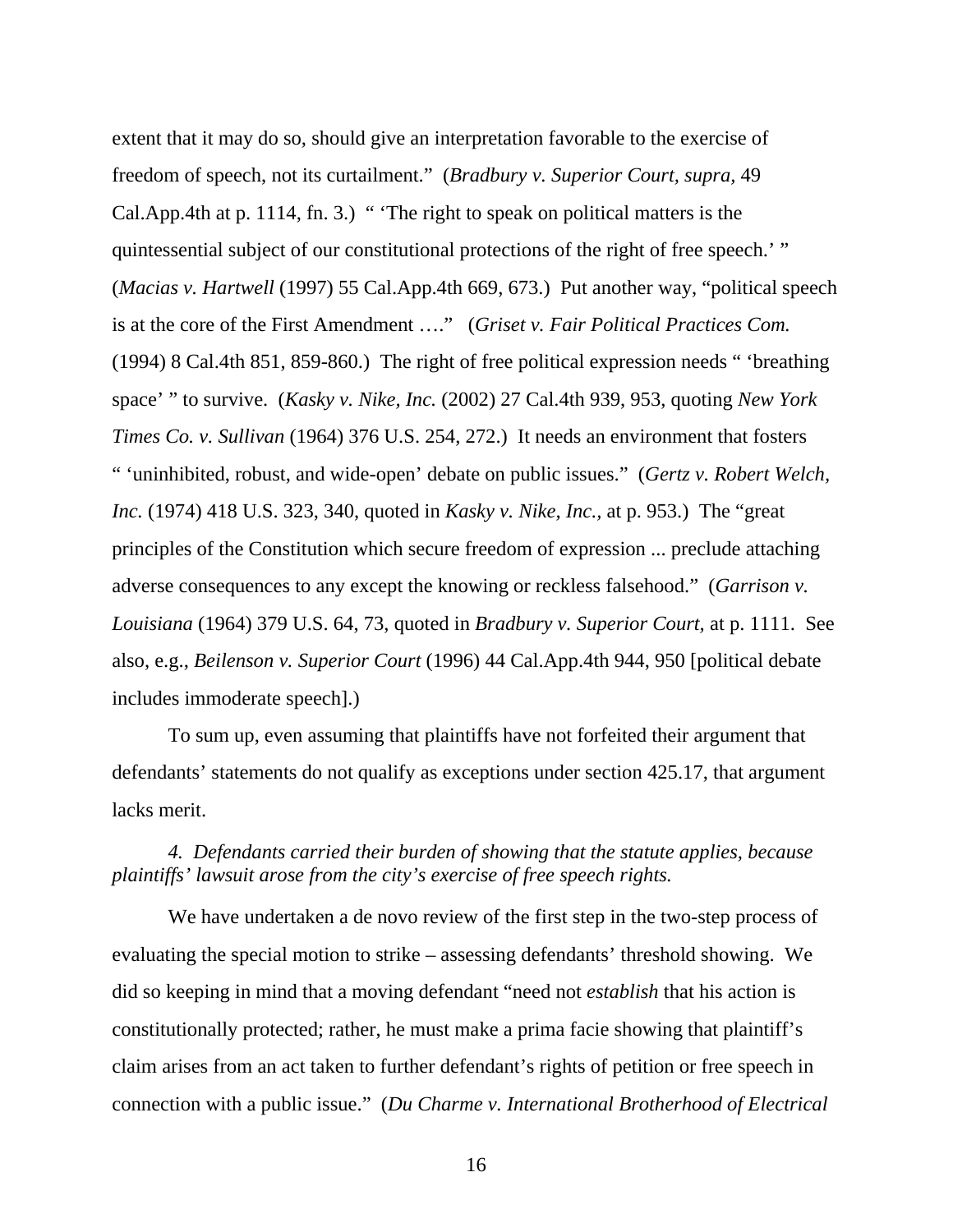*Workers* (2003) 110 Cal.App.4th 107, 112. See also, *Cotati, supra*, 29 Cal.4th at p. 76 [only a "threshold showing" is required to satisfy the first prong of the analysis].)

 We conclude that defendants have carried their initial burden of demonstrating that plaintiffs' claims arose from constitutionally protected speech within the meaning of section 425.16. The burden to defeat the special motion to strike thus shifted to plaintiffs.

# *B. Plaintiffs did not establish a probability of prevailing.*

 The second prong of the statutory analysis examines whether plaintiffs have made a prima facie showing of the likelihood of success on the merits. (*ComputerXpress, supra*, 93 Cal.App.4th at p. 1010; *Church of Scientology, supra,* 42 Cal.App.4th at pp. 653-654.) To carry that burden, plaintiffs must show that they have a legally sufficient claim, which is supported by competent, admissible evidence. (*ComputerXpress,* at p. 1010; *Church of Scientology,* at pp. 654-655.) In order to demonstrate a legally sufficient claim, plaintiffs' evidentiary showing must negate defendants' constitutional defenses. (*Wilcox, supra*, 27 Cal.App.4th at p. 824.) Other "defenses are to be considered if necessary in determining plaintiff's probability of success once the plaintiff has presented evidence of the probability of success." (*Church of Scientology,* at p. 658, citing § 425.16, subd. (b).)

 In this case, assessing plaintiffs' probability of prevailing requires us to determine whether defendants' statements constitute permissible analysis or impermissible campaign propaganda. The substantive legal principle that governs that determination has been succinctly stated: The city "has broad discretion to make public expenditures, subject to the limitations that the expenditure be for a public purpose and not expressly forbidden by law." (*Schroeder v. Irvine City Council* (2002) 97 Cal.App.4th 174, 184- 185 (*Schroeder*).) "However, a governmental agency may not spend public funds for a partisan campaign advocating the passage or defeat of a ballot measure." (*Id.* at p. 185.) Though easily stated, the principle is not so simply applied. "Problems may arise, of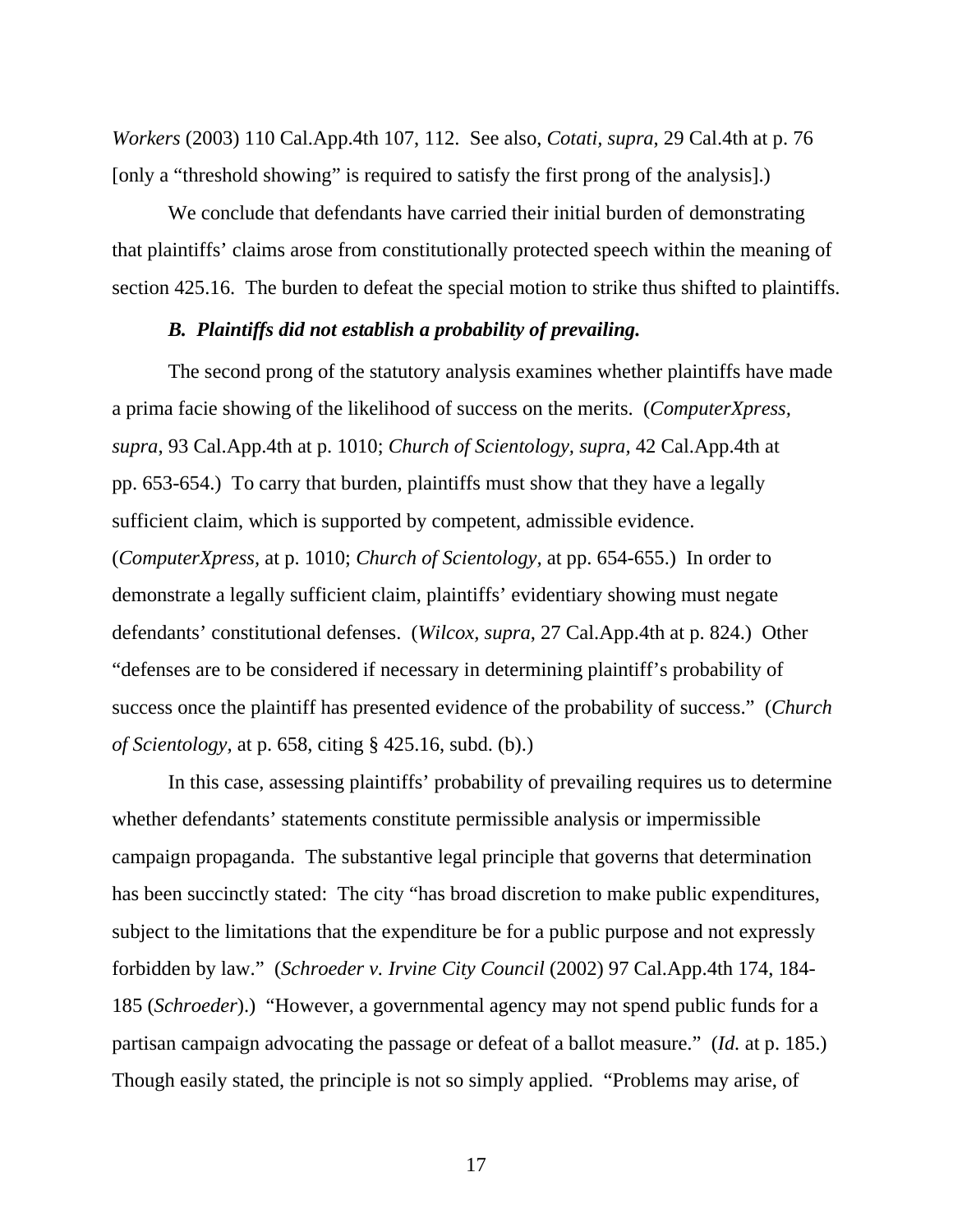course, in attempting to distinguish improper 'campaign' expenditures from proper 'informational' activities." (*Stanson, supra*, 17 Cal.3d at p. 221.)

 Our examination of the propriety of defendants' expenditures necessarily brings us to the intersection of two fundamental interests: the right to free expression and the right to fair elections. More colorfully put: "Our inquiry forces us to step into the maelstrom created by the clash between one of our most fundamental constitutional rights to freedom of expression, and the public's right to an electoral process that remains open and free from corruption." (*Governor Gray Davis Com. v. American Taxpayers Alliance* (2002) 102 Cal.App.4th 449, 461 (*Governor Gray Davis Com.*).)

 In undertaking our analysis of this important question, we first consider the proper standard for judging whether defendants' statements are informational or promotional. Defendants argue for an express advocacy standard. Plaintiffs urge us to examine the materials' style, tenor, and timing, asserting that such a standard is compelled by *Stanson*. As we now explain, we conclude that defendants are correct.

 *1. To be considered unlawful promotional materials, the challenged statements must expressly advocate the election outcome.* 

 The tension between the right to free expression and the right to fair elections has been explored in both federal and California courts. Plaintiffs' complaint alleges violations of both federal and state constitutional free speech guarantees. We begin with a brief discussion of federal law on this point.

a. Federal Law

 "The United States Constitution's First Amendment, part of the Bill of Rights, provides in part that 'Congress shall make no law ... abridging the freedom of speech ....' (U.S. Const., 1st Amend.) Although by its terms this provision limits only Congress, the United States Supreme Court has held that the Fourteenth Amendment's due process clause makes the freedom of speech provision operate to limit the authority of state and local governments as well." (*Kasky v. Nike, Inc., supra,* 27 Cal.4th at p. 951.)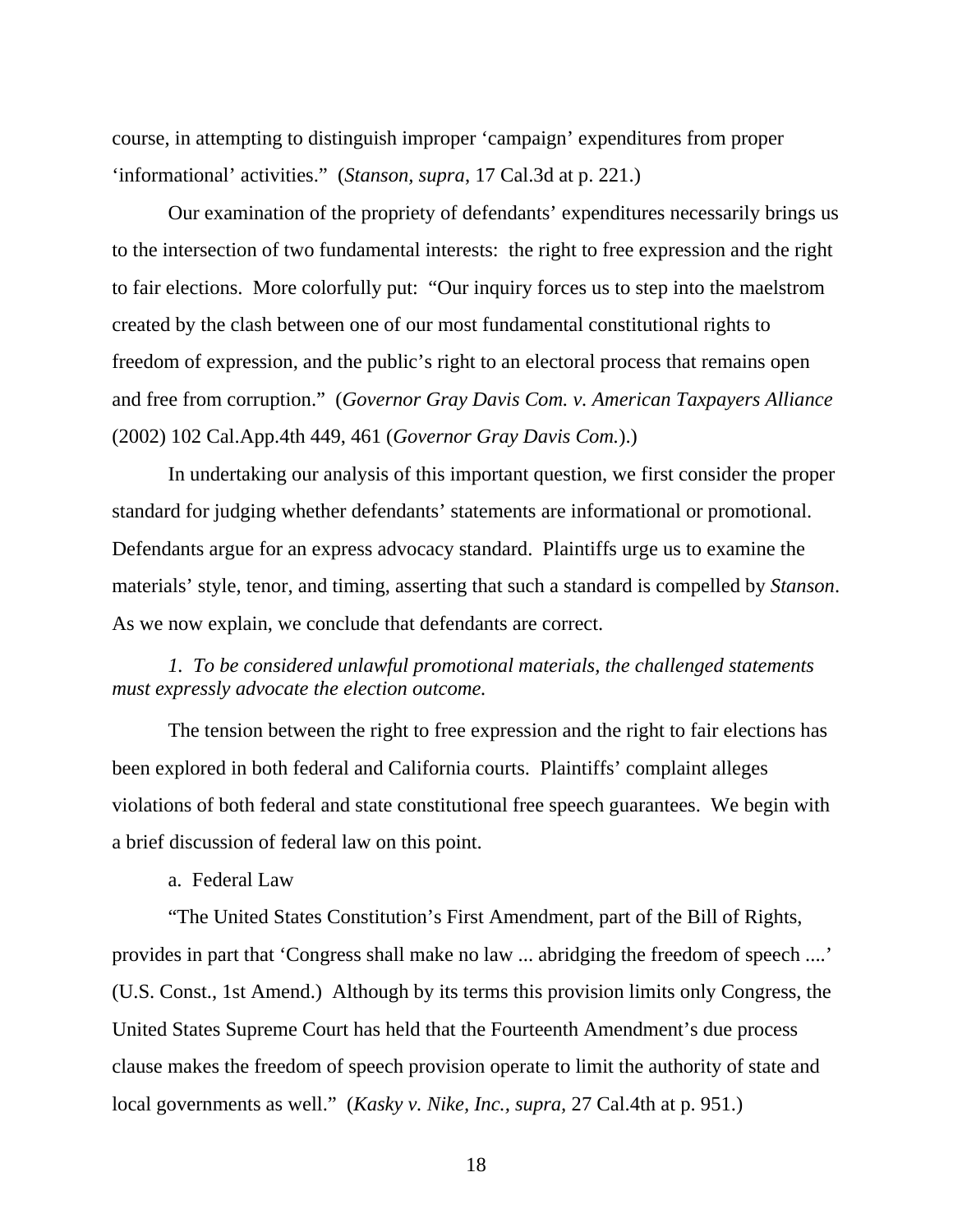"The seminal case on the issue of the implications of the First Amendment on laws regulating political expenditures is *Buckley v. Valeo* [1976] 424 U.S. 1 (*Buckley*) …." (*Governor Gray Davis Com., supra,* 102 Cal.App.4th at pp. 464-465.) In *Buckley*, "the United States Supreme Court considered the validity of provisions of the Federal Election Campaign Act of 1971, as amended in 1974, which limited the amount of political contributions by individuals" and required reporting of amounts exceeding \$100 in a calendar year. (*Governor Gray Davis Com.,* at p. 465.) To ensure that the statutory reporting requirement "was not an impermissibly broad infringement upon 'those who seek to exercise protected First Amendment rights,' [citation] the court limited the scope of the statute to 'only funds used for communications that expressly advocate the election or defeat of a clearly identified candidate.' " (*Ibid.*, quoting *Buckley*, *supra*, at pp. 77, 80.)

# b. State Law

 "The California Constitution's article I, entitled Declaration of Rights, guarantees freedom of speech in subdivision (a) of section 2. It provides: 'Every person may freely speak, write and publish his or her sentiments on all subjects, being responsible for the abuse of this right. A law may not restrain or abridge liberty of speech or press.' (Cal. Const., art. I, § 2, subd. (a).)" (*Kasky v. Nike, Inc., supra,* 27 Cal.4th at p. 958.) "The California free speech clause is broader and more protective than the First Amendment free speech clause." (*Edelstein v. City and County of San Francisco* (2002) 29 Cal.4th 164, 168.)

 Just as federal legislation may impact federal constitutional rights of free expression, California statutes may affect "the fundamental right of political communication afforded under the federal and state Constitutions." (*Governor Gray Davis Com., supra,* 102 Cal.App.4th at p. 460.) Among those statutes are provisions of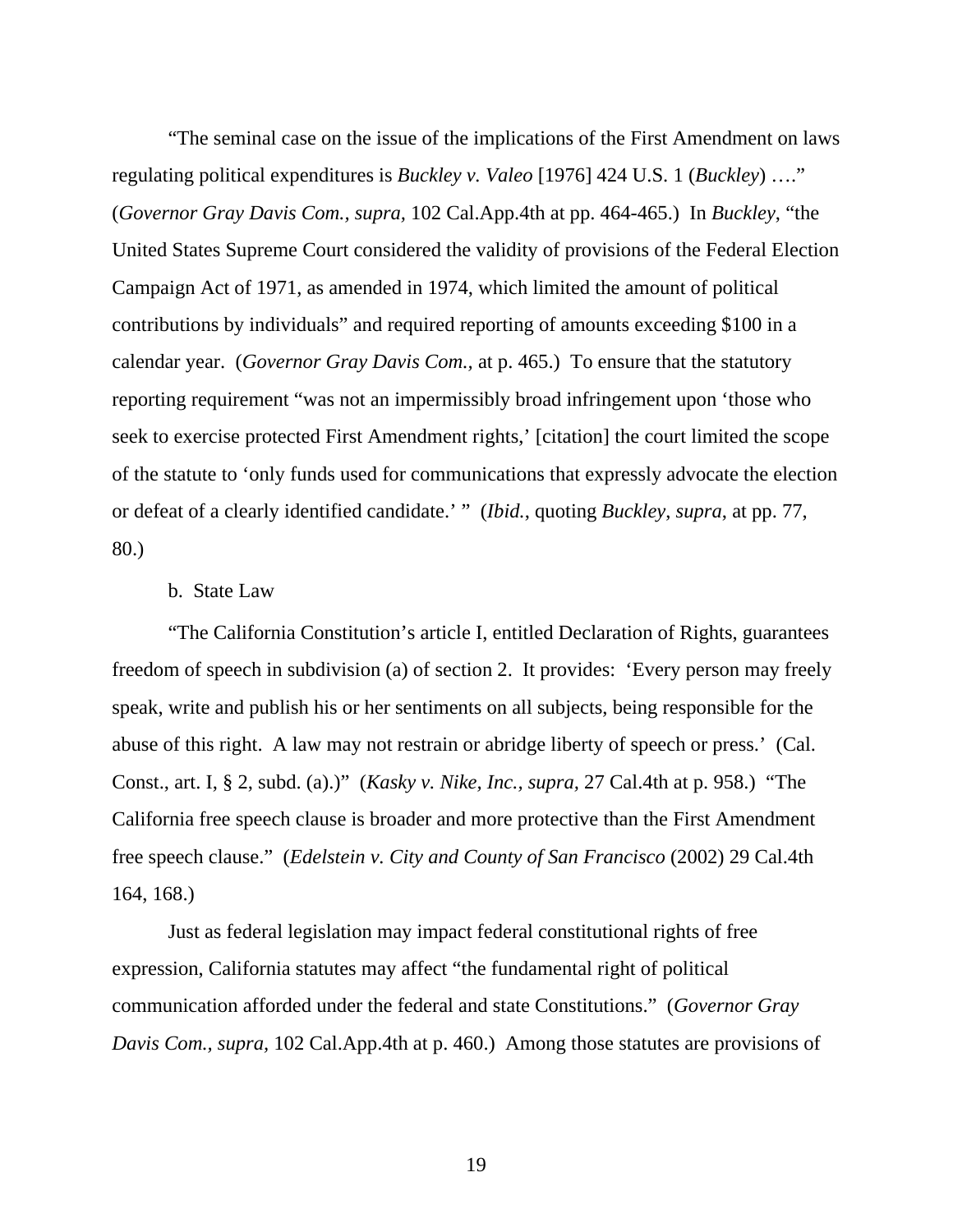the Government Code found in Title 5 ("Local Agencies") and in Title 9 ("Political Reform").

 Government Code section 54964 appears in Title 5, which concerns local agencies. That section is the sole provision of Chapter 9.5, which is entitled "Unlawful Expenditures." Section 54964 was enacted in 2000. It begins: "An officer, employee, or consultant of a local agency may not expend or authorize the expenditure of any of the funds of the local agency to support or oppose the approval or rejection of a ballot measure, or the election or defeat of a candidate, by the voters." (§ 54964, subd. (a).) The statute then incorporates this definition: " 'Expenditure' means a payment of local agency funds that is used for communications that *expressly advocate* the approval or rejection of a clearly identified ballot measure, or the election or defeat of a clearly identified candidate, by the voters." (*Id.,* subd. (b)(3); italics added.)

 The Political Reform Act of 1974 is codified in Title 9 of the Government Code. (Gov. Code, §§ 81000 et seq.) The Political Reform Act "covers a wide range of matters involving public officials, including lobbying, conflict of interest, and campaign disclosure." (*Fair Political Practices Com. v. Suitt* (1979) 90 Cal.App.3d 125, 128.) "The act undeniably was intended to deal comprehensively with the influence of money, *all money*, on electoral and governmental processes." (*Id*. at p. 132.) Therefore, it "*does* concern itself to some extent with the legality" – as well as the reportability – of campaign expenditures. (*League of Women Voters v. Countywide Crim. Justice Coordination Com., supra,* 203 Cal.App.3d at p. 550.) The act governs public entities as well as private persons. (*Fair Political Practices Com. v. Suitt,* at p. 133.)

 As relevant here, the Political Reform Act defines independent expenditure as a payment made "in connection with a communication which *expressly advocates* the … passage or defeat of a clearly identified measure, or taken as a whole and in context, unambiguously urges a particular result in an election but which is not made to or at the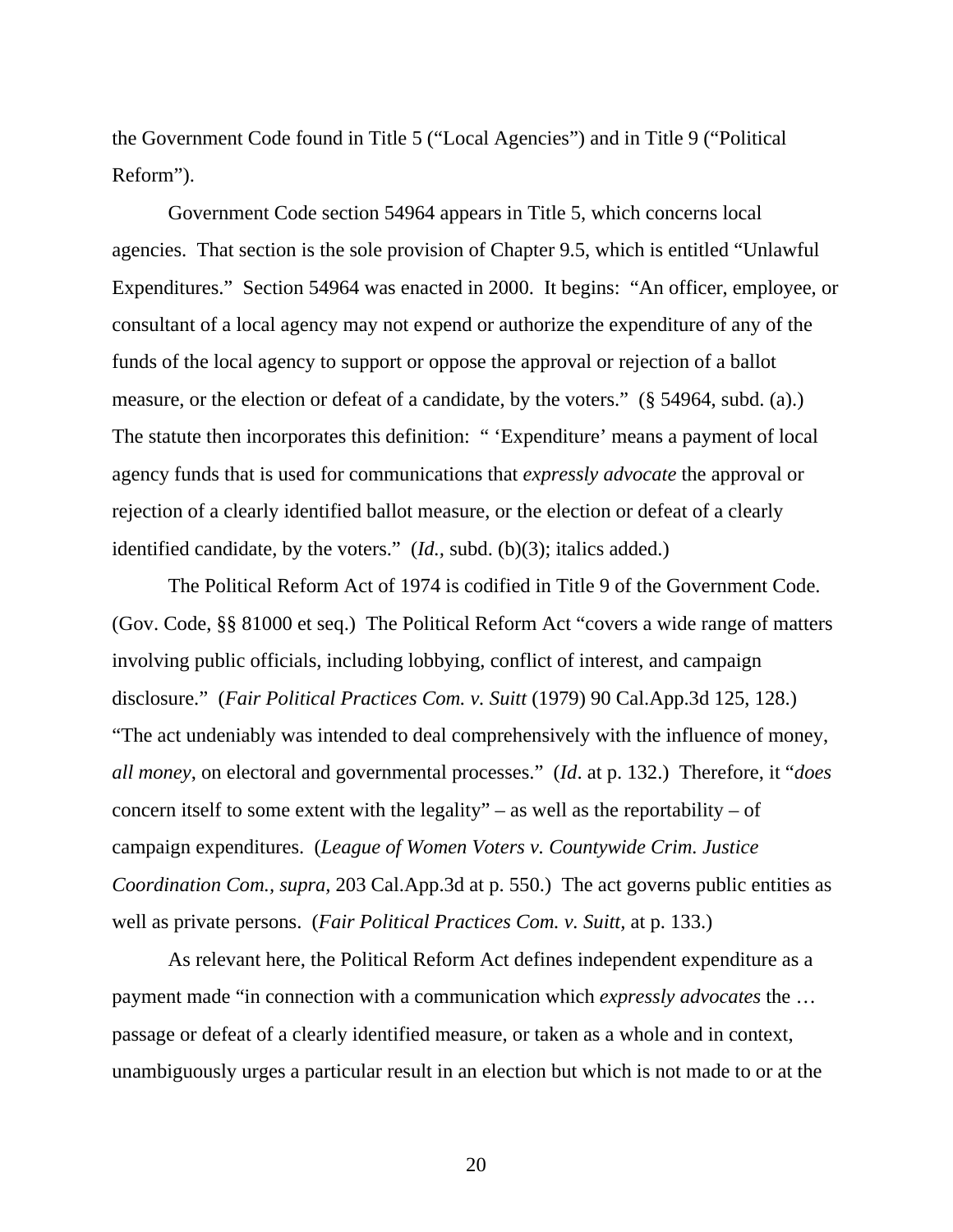behest of the affected candidate or committee." (Gov. Code, § 82031, italics added. See also, *id*, § 82025 [defining expenditure].)

 A regulation promulgated by the Fair Political Practices Commission similarly defines expenditure as any payment "used for communications which *expressly advocate* … the qualification, passage or defeat of a clearly identified ballot measure." (Cal. Code of Regs., tit. 2, § 18225, subd. (b), italics added.) The regulation further provides: "A communication 'expressly advocates' the nomination, election or defeat of a candidate or the qualification, passage or defeat of a measure if it contains express words of advocacy such as 'vote for,' 'elect,' 'support,' 'cast your ballot,' 'vote against,' 'defeat,' 'reject,' sign petitions for' or otherwise refers to a clearly identified candidate or measure so that the communication, taken as a whole, unambiguously urges a particular result in an election." (*Id.,* subd. (b)(2).) This regulation was "adopted in response to the standards announced in *Buckley*[*, supra,*] 424 U.S. 1, 76 …." (*Fair Political Practices Com. v. Suitt, supra,* 90 Cal.App.3d at p. 131, fn. 3.) In *Buckley*, the United States Supreme Court gave examples of "express words of advocacy," including many of those found in the regulation. (*Buckley v.* at p. 44, fn. 52.) The high court's examples include "vote for," "elect," "support," "cast your ballot for," "Smith for Congress," "vote against," "defeat," "reject." (*Id.* at pp*.* 44, fn. 52 & 80, fn. 108.)

 As has been said, these statutory and regulatory provisions must be construed "narrowly in accordance with First Amendment standards to apply only to those communications that 'contain express language of advocacy with an exhortation to elect or defeat a candidate.' " (*Governor Gray Davis Com., supra,* 102 Cal.App.4th at p. 471. See also, e.g., *Schroeder, supra,* 97 Cal.App.4th at p. 186 [concluding that "payments for communications are political expenditures only if the communications include express advocacy"].)

 Despite the foregoing statutory and case law authorities, plaintiffs reject the express advocacy standard, relying on *Stanson*. They argue that *Stanson* articulates a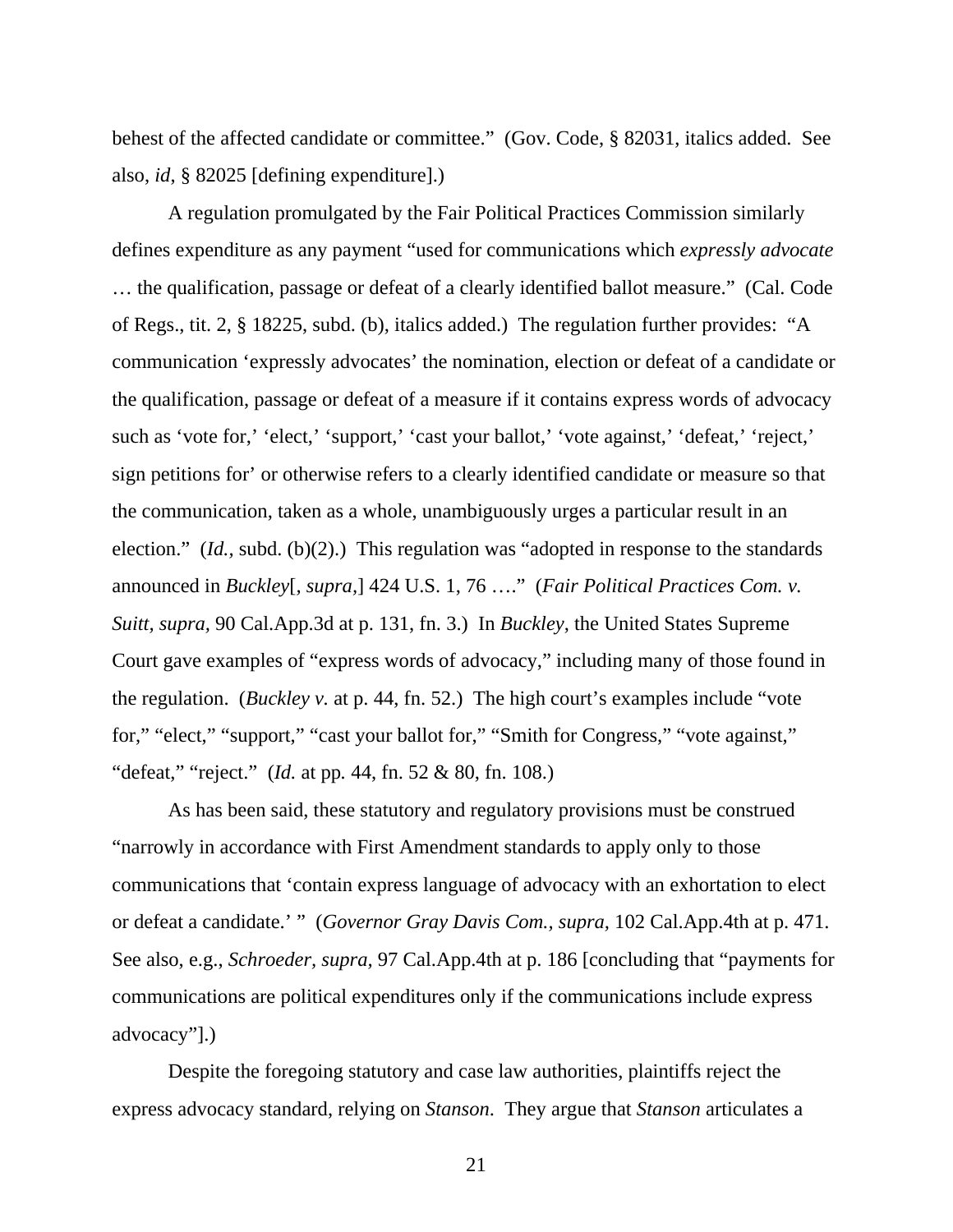constitutional standard, which cannot be overcome by subsequent legislation. Plaintiffs also attempt to distinguish the cases interpreting the statutes. As we now explain, plaintiffs' arguments are unavailing.

#### c. The *Stanson* Case

 *Stanson* was a taxpayer suit in which the plaintiff sued the Director of the California Department of Parks and Recreation, based on allegations that he had used department funds to promote the passage of a parks bond initiative. (*Stanson, supra*, 17 Cal.3d at p. 209.) The defendant "demurred to the complaint, arguing that the expenditure of public funds to promote the passage of a bond issue placed on the ballot by the Legislature was not improper, and that, in any event, he could not be held personally liable for such expenditures. The trial court sustained the demurrer without leave to amend and entered judgment in favor of defendant Mott." (*Ibid.*) On appeal by the plaintiff, the California Supreme Court reversed. (*Ibid.*) As the high court explained, "at least in the absence of clear and explicit legislative authorization, a public agency may not expend public funds to promote a partisan position in an election campaign; in the present case, no legislative provision accorded the Department of Parks and Recreation such authorization." (*Id.* at pp. 209-210.)

 In its analysis, the *Stanson* court first explained "the general principle that expenditures by an administrative official are proper only insofar as they are authorized, explicitly or implicitly, by legislative enactment." (*Stanson, supra*, 17 Cal.3d at p. 213.) The court found no such authority for the defendant's expenditures. (*Id.* at p. 215.) The court rejected the defendant's contention that "the use of such funds to promote a ballot measure or bond issue should be upheld by analogy to the more generally accepted practice of expending public funds for legislative 'lobbying' efforts." (*Id.* at p. 218.) In doing so, the court cited constitutional concerns: "Underlying this uniform judicial reluctance to sanction the use of public funds for election campaigns rests an implicit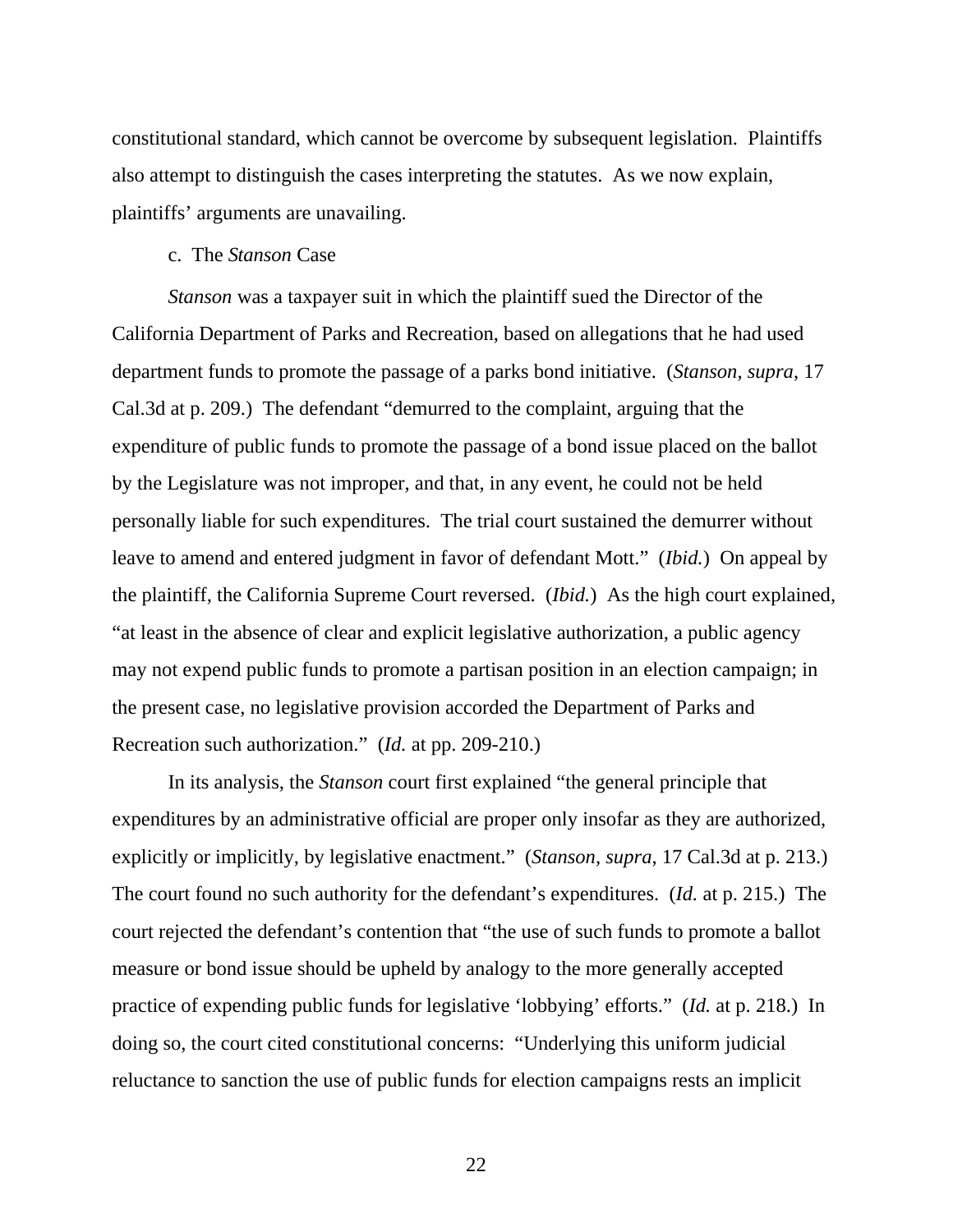recognition that such expenditures raise potentially serious constitutional questions. A fundamental precept of this nation's democratic electoral process is that the government may not 'take sides' in election contests or bestow an unfair advantage on one of several competing factions. A principal danger feared by our country's founders lay in the possibility that the holders of governmental authority would use official power improperly to perpetuate themselves, or their allies, in office [citation]; the selective use of public funds in election campaigns, of course, raises the specter of just such an improper distortion of the democratic electoral process." (*Id.* at p. 217.) Moreover, the court observed, "the use of the public treasury to mount an election campaign which attempts to influence the resolution of issues which our Constitution leave[s] to the 'free election' of the people (see Cal. Const., art. II, § 2) does present a serious threat to the integrity of the electoral process." (*Id.* at p. 218.)

 The *Stanson* court thus recognized the "the serious constitutional question that would be posed by an explicit legislative authorization of the use of public funds for partisan campaigning," but it found no need to resolve that question since "the legislative provisions relied upon by defendant Mott certainly do not authorize such expenditures in the 'clear and unmistakable language' required by" the court's earlier decision in *Mines v. Del Valle* (1927) 201 Cal. 273, 287. (*Stanson, supra*, 17 Cal.3d at pp. 219-220. See also *id.* at p. 223, overruling *Mines v. Del Valle* on another point.)

 *Stanson* then discussed the statute relied on by the defendant, Public Resources Code section 512. The court concluded: "While, as we have seen, section 512 does not authorize the department to spend funds for campaign purposes, we believe that, reasonably construed, the section does provide the department with authority to spend funds, budgeted for informational purposes, to provide the public with a 'fair presentation' of relevant information relating to a park bond issue on which the agency has labored." (*Stanson, supra*, 17 Cal.3d at pp. 220-221, fn. omitted.) As the court noted, "it is generally accepted that a public agency pursues a proper 'informational' role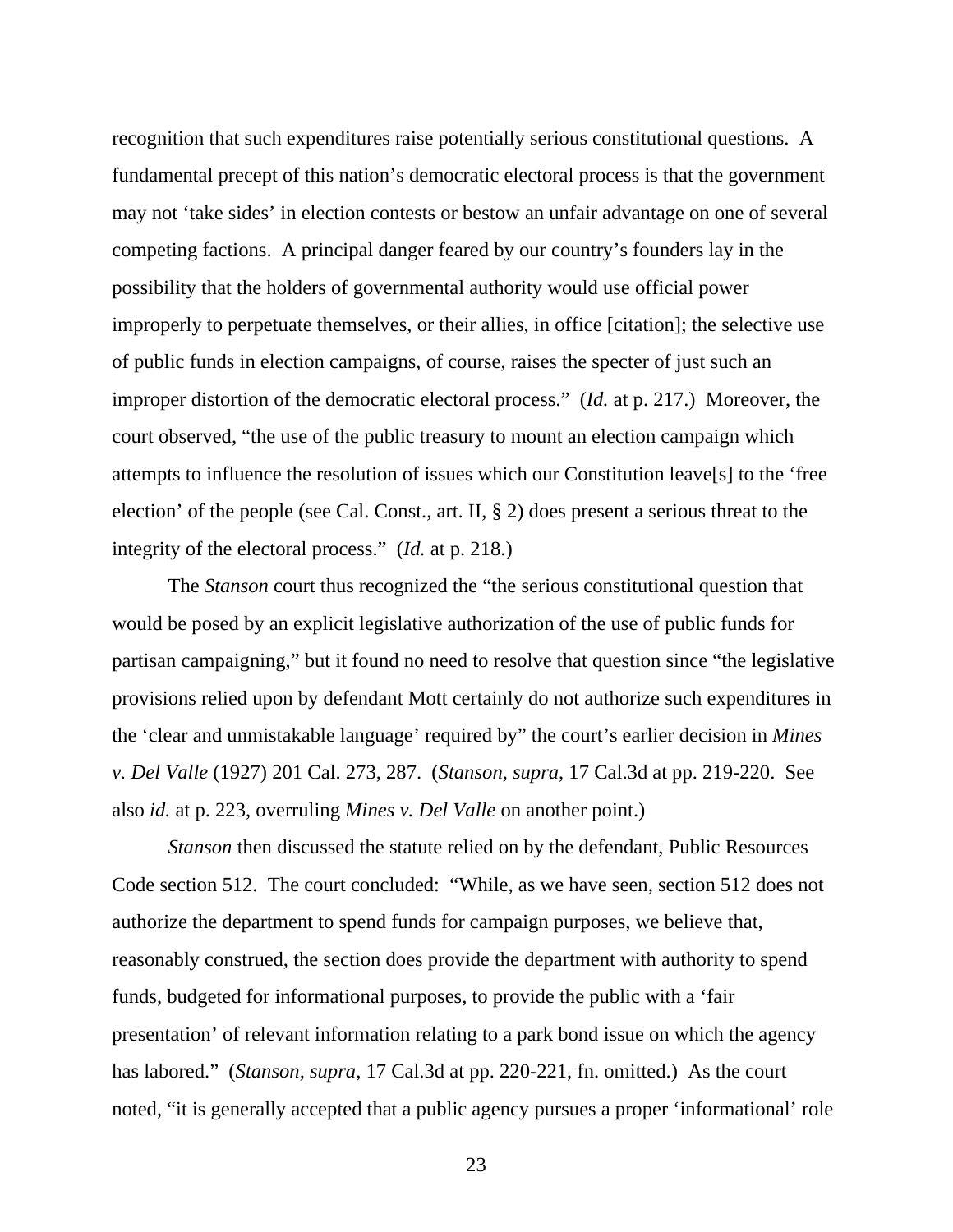when it simply gives a 'fair presentation of the facts' in response to a citizen's request for information [citations] or, when requested by a public or private organization, it authorizes an agency employee to present the department's view of a ballot proposal at a meeting of such organization." (*Id.* at p. 221.) Citing opinions of the attorney general as authority, the court stated: "In such cases, the determination of the propriety or impropriety of the expenditure depends upon a careful consideration of such factors as the style, tenor and timing of the publication; no hard and fast rule governs every case." (*Id.* at p. 222, fn. omitted.)

 As we now explain, *Stanson* does not compel us to adopt a standard that considers the style, tenor, and timing of the communications in this case. For one thing, there are key procedural differences between that case and this one. There is also a significant substantive distinction – a statute that authorizes the challenged expenditures.

 Procedurally, the appeal in *Stanson* followed the defendant's successful demurrer to the complaint. (*Stanson, supra*, 17 Cal.3d at p. 209.) The high court thus was required to accept as true the plaintiff's bare factual allegations that the defendant's materials were promotional, not informational; copies of the offending materials were not even attached to the complaint. (*Id.* at pp. 210-211.) As the court put it: "At the present stage of the instant proceeding, we have no occasion to determine whether the department's actual expenditures constituted improper 'campaign' expenditures or authorized 'informational' expenses." *(Id.* at p. 222.) In this case, by contrast, the procedural posture includes an evidentiary showing. Plaintiffs were required to support their allegations of unlawful expenditures with evidence sufficient to make out a prima facie case. Additionally, in this case, the challenged materials are in the record, subject to our independent review.

 Apart from the procedural differences between *Stanson* and this case, there are important substantive distinctions. In *Stanson*, the court found "no legislative provision" that permitted the defendant to use public funds as alleged. (*Stanson, supra*, 17 Cal.3d at pp. 209-210.) Here, by contrast, such a provision exists. Government Code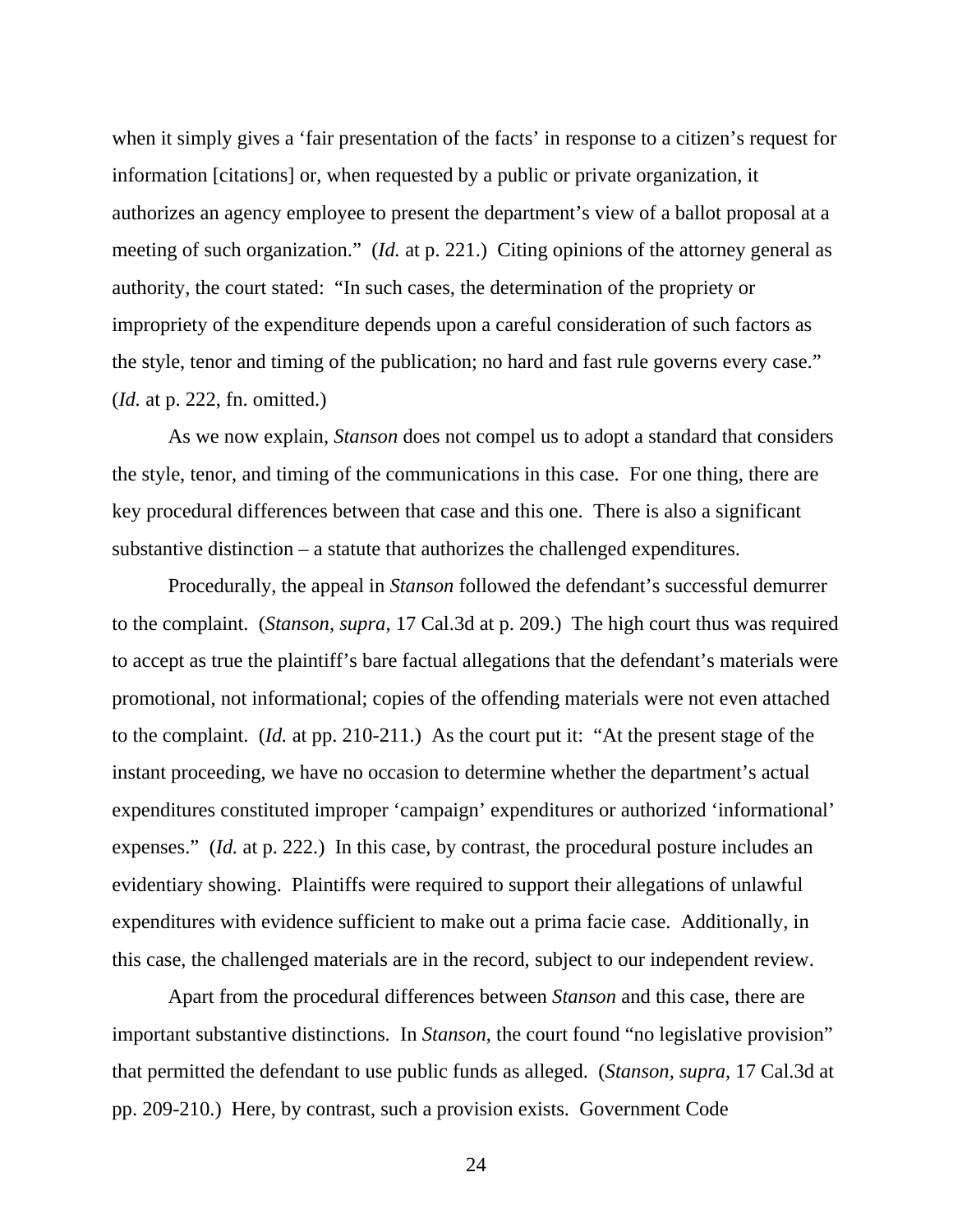section 54964 permits the expenditure of public funds by local agencies for communications, so long as they do not "*expressly advocate* the approval or rejection of a clearly identified ballot measure … by the voters." (*Id.,* subd. (b)(3); italics added.)

 Moreover, contrary to plaintiffs' suggestion, the decision in *Stanson* does not turn on a constitutional question, but rather on the absence of authorizing legislation. As the court said, "at least in the absence of clear and explicit legislative authorization, a public agency may not expend public funds to promote a partisan position in an election campaign …." (*Stanson, supra*, 17 Cal.3d at pp. 209-210.) The court did acknowledge "the serious constitutional question that would be posed by an explicit legislative authorization of the use of public funds for partisan campaigning," but it found no need to resolve that question. (*Id.* at p. 219.)

 Like the court in *Stanson*, we need not reach the constitutional issue. That is because none of the pertinent Government Code provisions authorizes *partisan* campaigning. The statutory provisions merely articulate a more specific standard for drawing the line between informational and promotional materials. Instead of gauging the materials by their style, tenor, and timing, as suggested by *Stanson*, the statutes provide a bright-line standard of express advocacy. (*Stanson, supra*, 17 Cal.3d at p. 222; see Gov. Code, §§ 54964, subd. (b)(3), & 82031; see also, Cal. Code of Regs. tit. 2, § 18225, subd. (b).) We cannot agree with plaintiffs' implicit argument that the statutory bright-line standard runs afoul of any constitutional principle enunciated by our high court. To the contrary, that standard serves to protect the free expression guarantees of the First Amendment, and the even broader speech rights accorded by the California Constitution. (See *Governor Gray Davis Com., supra,* 102 Cal.App.4th at pp. 470, 471.)

 To sum up, we conclude that the proper measure for judging whether defendants' communications were promotional is the express advocacy standard, as embodied in the cited Government Code provisions. (See *Buckley*, *supra*, 424 U.S. at pp. 77, 80; *Governor Gray Davis Com., supra,* 102 Cal.App.4th at p. 471; *Schroeder, supra,* 97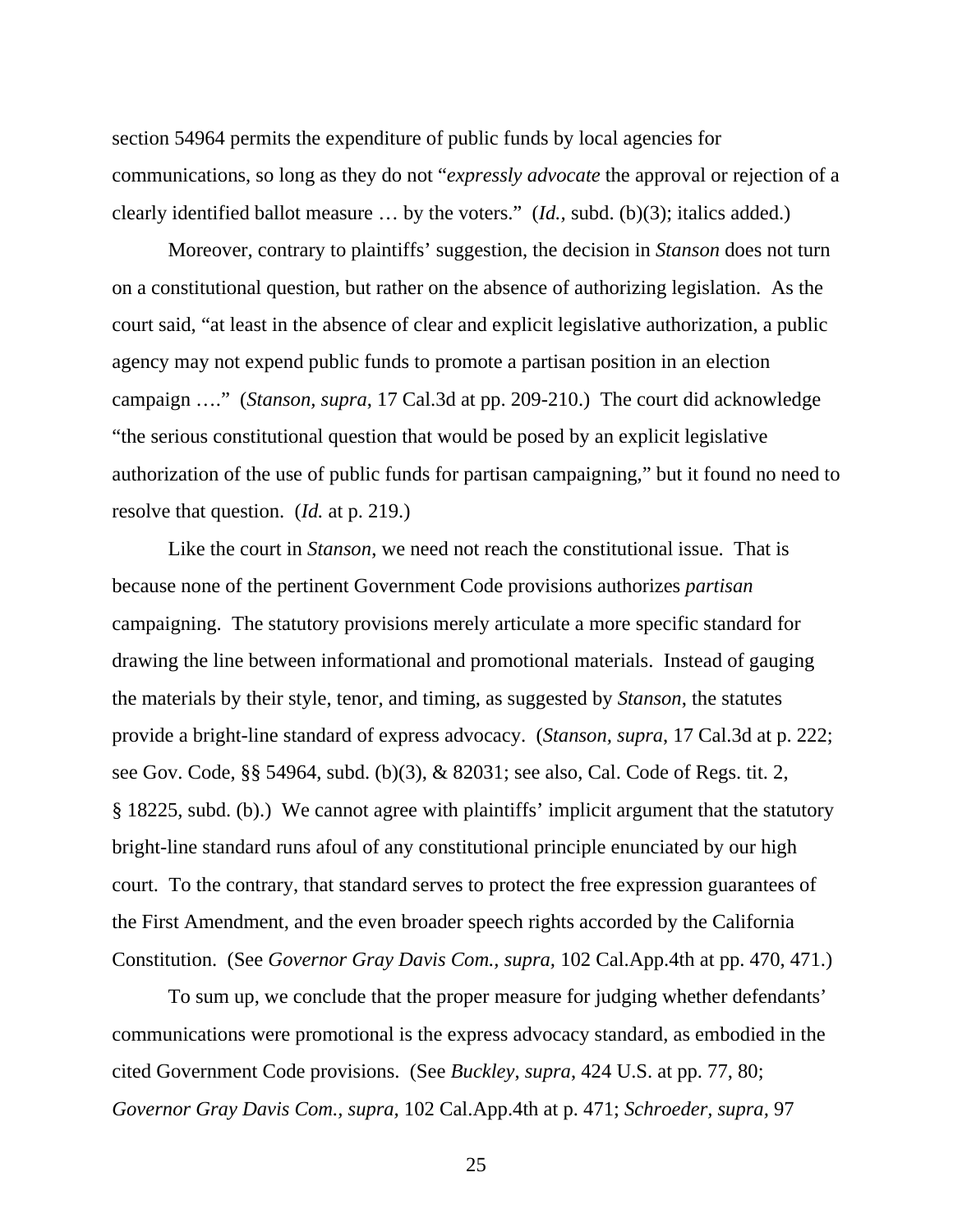Cal.App.4th at p. 186.) A communication meets that standard when it "contains express words of advocacy" or, when " 'taken as a whole, [it] unambiguously urges a particular result in an election.' " (*Schroeder,* at p. 186, quoting Cal. Code of Regs., tit. 2, § 18225, subd.  $(b)(2)$ .)

#### *2. Plaintiffs' evidence fails to demonstrate express advocacy.*

 In this case, it is undisputed that defendants' communications did not contain words of express advocacy or exhortation. Nor do plaintiffs contend that the challenged materials unambiguously urge a "no" vote on Measure O. Thus there is no basis for finding express advocacy by the city.

 To the contrary, in our view, the city's communications present a balanced picture of the consequences of the passage of the measure. To be sure, they contain a heavy emphasis on the conclusions of city staff. But those conclusions are supported by detailed economic analysis, presented for the most part in a straightforward fashion. Furthermore, the city made the views of the repeal proponents available as well. For one thing, the initiative itself was displayed on the city clerk's counter from August 2002 until the election. For another thing, the proponents' views were reflected on the city's website, in the minutes of city council meetings held in August 2002 at which the proponents presented their positions. The proponents' plans are also discussed and analyzed in the city's August 2002 report. (Cf., e.g., *Bernardo v. Planned Parenthood Federation of America* (2004) 115 Cal.App.4th 322, 355 [defendant's web page included references to studies supporting both parties' views, "thereby providing all interested visitors the means to independently view both sides of the controversy for themselves"].) As the California Supreme Court stated in *Stanson*, "it is generally accepted that a public agency pursues a proper 'informational' role when it simply gives a 'fair presentation of the facts'…." (*Stanson, supra*, 17 Cal.3d at p. 221.) The city did so here.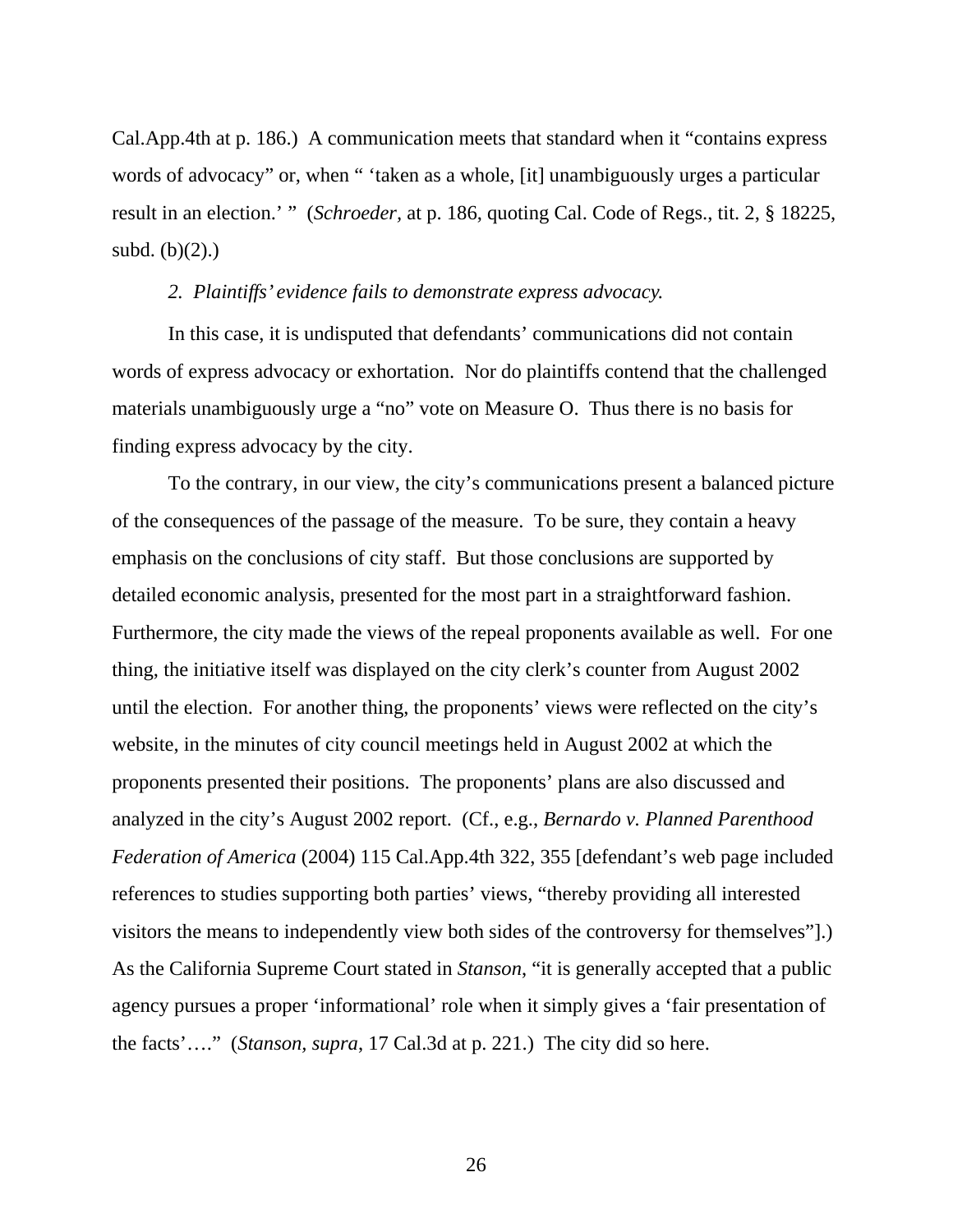*3. Defendants were not required to provide plaintiffs access to the City's website or newsletter.* 

 "A 'public forum' is traditionally defined as a place that is open to the public where information is freely exchanged." (*Damon v. Ocean Hills Journalism Club, supra,* 85 Cal.App.4th at p. 475.) Under that definition, "a public forum is not limited to a physical setting, but also includes other forms of public communication." (*Id*. at p. 476.) Thus, for example, the concept has been applied to electronic media, such as internet websites. (See e.g., *ComputerXpress, supra*, 93 Cal.App.4th at pp. 1006-1007; *Vogel v. Felice, supra,* 127 Cal.App.4th at p. 1015.) It has also been applied to newsletters with wide circulation. (*Damon v. Ocean Hills Journalism Club,* at pp. 476-478.)

 As plaintiffs correctly observe, "once a public forum is opened, equal access must be provided to all competing factions." (*Stanson, supra*, 17 Cal.3d at p. 219.) By the same token, however, "the extent to which the Government can control access depends on the nature of the relevant forum." (*Cornelius v. NAACP Legal Defense & Ed. Fund* (1985) 473 U.S. 788, 800, quoted in *Clark v. Burleigh* (1992) 4 Cal.4th 474, 482.) Put another way, the First Amendment does not require "equivalent access" to every forum "in which some form of communicative activity occurs." (*Perry Ed. Assn v. Perry Local Educators' Assn* (1983) 460 U.S. 37, 44.) "The existence of a right of access to public property and the standard by which limitations upon such a right must be evaluated differ depending on the character of the property at issue." (*Ibid.*) Thus, our nation's high court has "recognized that the 'First Amendment does not guarantee access to property simply because it is owned or controlled by the government.' " (*Id.* at p. 46 [school district could limit access to teachers' mailboxes].)

 For purposes of free speech analysis, there are three categories of forum: the "traditional 'public forum,' " the limited or " 'designated public forum,' " and the " 'nonpublic forum.' " (*Clark v. Burleigh* (1992) 4 Cal.4th 474, 484 [judicial candidate's statement was nonpublic forum].) If either of the first two categories is at issue, "the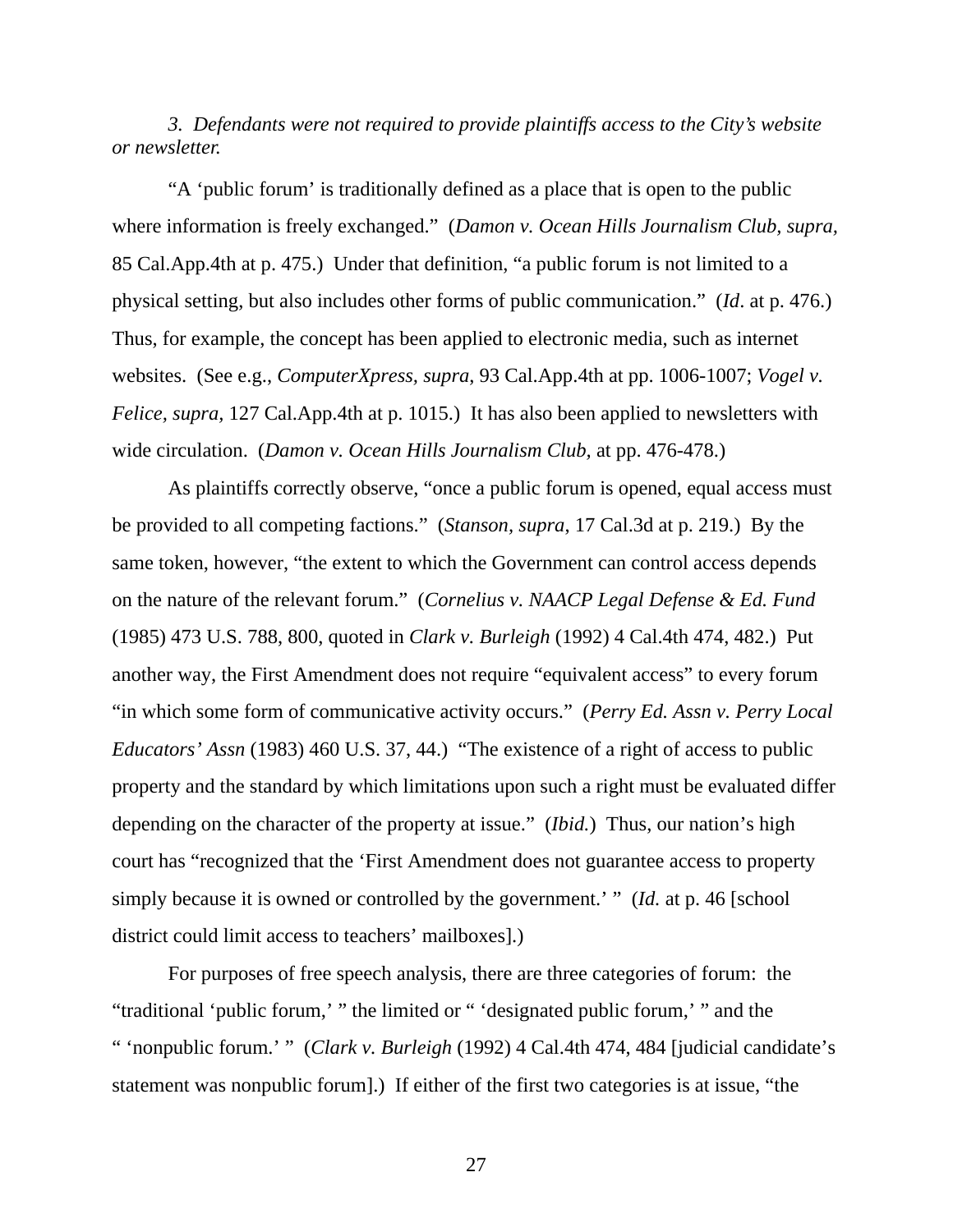court decides whether the challenged law restricts the content of speech in that forum or only its time, place, or manner." (*Ibid*.) By way of example, a ballot argument is a limited public forum, which the government is entitled to regulate. (*Huntington Beach City Council v. Superior Court* (2002) 94 Cal.App.4th 1417, 1428.) "Official voters' pamphlets are *limited* public forums provided by the government, so the government can constitutionally impose what would be an otherwise unlawful prior restraint of speech by way of precluding false or misleading statements." (*Id.* at 1427.) By the same token, the ballot cannot favor a partisan position. (*Id.* at 1433.) Here, of course, we are not concerned with a ballot, but rather with information related to a ballot measure.

 In this case, plaintiffs complain that they were denied unfettered access to the City's website, newsletter, and one-page summary or leaflet. As before, we may consider the point forfeited, because this specific argument was presented for the first time in plaintiffs' reply brief. (See *Shade Foods, Inc. v. Innovative Products Sales & Marketing, Inc., supra,* 78 Cal.App.4th at p. 894, fn. 10; *Campos v. Anderson, supra,* 57 Cal.App.4th at p. 794, fn. 3.) In any event, as we now explain, we find no merit in the argument.

 As noted above, "electronic communication media *may* constitute public forums. Web sites that are accessible free of charge to any member of the public where members of the public may read the views and information posted, *and post their own opinions*, meet the definition of a public forum for purposes of section 425.16." (*Ampex Corp. v. Cargle* (2005) 128 Cal.App.4th 1569, 1576, italics added. See also, e.g., *ComputerXpress, supra*, 93 Cal.App.4th at pp. 1006-1007, and cases cited therein [websites with "chat-rooms" qualify as public forums].) Here, however, the city's website operates as a repository of information provided by the city alone; it was not offered as a forum for airing views by either the proponents or the opponents of Measure O. For that reason, it does not fall within the traditional definition of a public forum as "a place that is open to the public where information is freely *exchanged*." (*Damon v. Ocean Hills Journalism Club, supra,* 85 Cal.App.4th at p. 475, italics added.)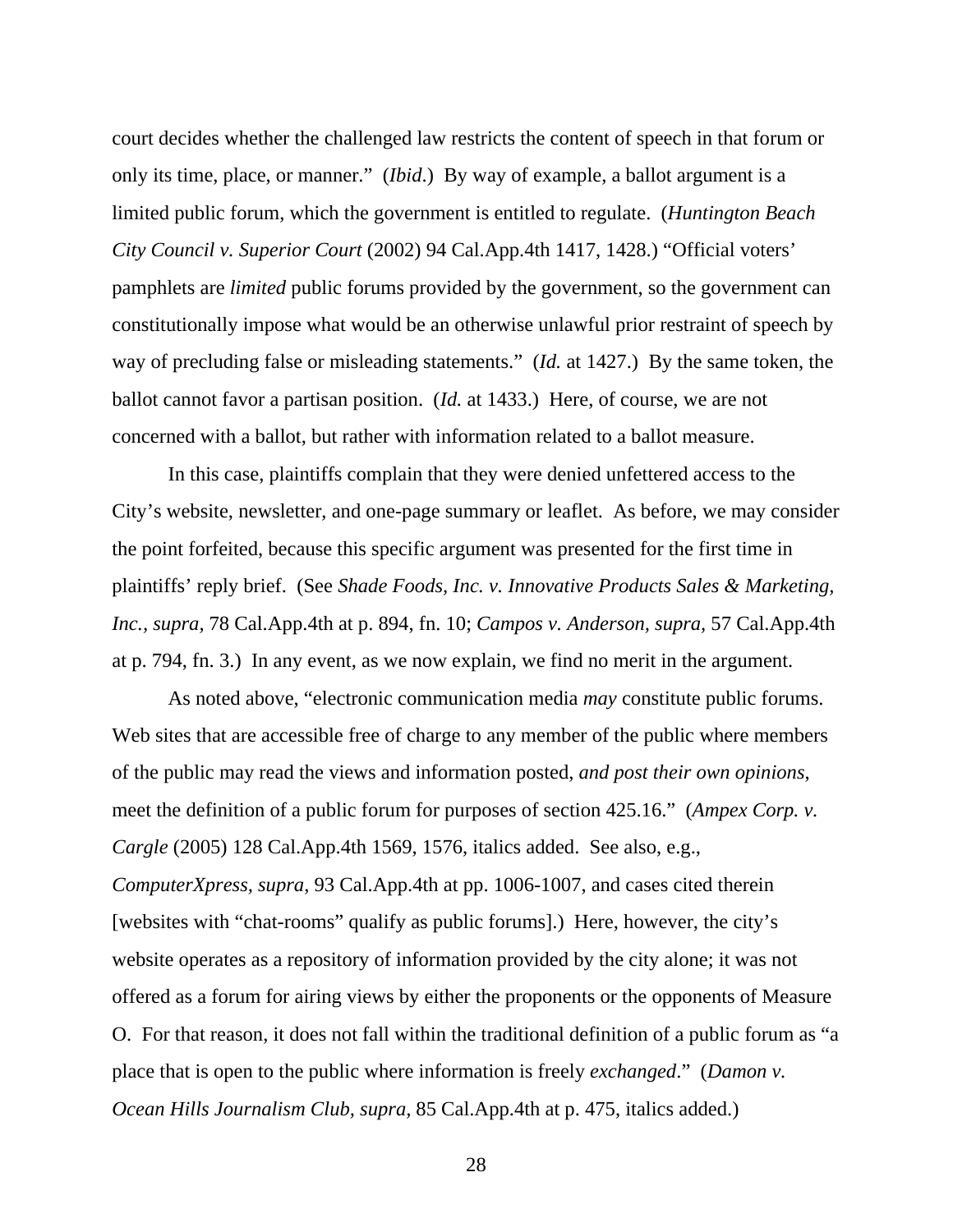A similar analysis applies to the newsletter and leaflet. A newspaper, newsletter, or similar publication *may* constitute a public forum, particularly where it reaches a large group of people. (*Damon v. Ocean Hills Journalism Club, supra,* 85 Cal.App.4th at pp. 476-478 [homeowners' association newsletter reaching all 3,000 residents is a public forum]; cf., *Weinberg v. Feisel* (2003) 110 Cal.App.4th 1122, 1130 [newsletter reaching 700 members of collectors' association is not a public forum].) On the other hand, such a publication will not always fall within the public forum definition, as when access to its content is controlled by the publisher. As one court has stated: "Means of communication where access is selective, such as most newspapers, newsletters, and other media outlets, are not public forums." (*Weinberg v. Feisel,* at p. 1130, citing *Arkansas Ed. Television Comm'n v. Forbes* (1998) 523 U.S. 666, 678-680.) Here, the City did not solicit input for the newsletter, either from plaintiffs or other proponents of Measure O or from repeal opponents. Again, then, this communication medium is not "a place that is open to the public where information is freely exchanged." (*Damon v. Ocean Hills Journalism Club,* at p. 475.)

 Under the circumstances, we cannot agree that plaintiffs were denied access to a public forum provided by the city.

### **SUMMARY OF CONCLUSIONS**

 1. Defendants carried their initial burden of demonstrating that plaintiffs' claims arose from constitutionally protected speech within the meaning of section 425.16. The statute applies, because the defendants' statements concern a matter of public interest. The defendants' conduct is not exempt from protection under the statute. The claimed illegality of the defendants' conduct is considered in the second part of the analysis, in which the plaintiffs must demonstrate a probability of success on the merits.

 2. Plaintiffs failed to carry their burden of showing a likelihood of prevailing in the action. That burden required plaintiffs to demonstrate that defendants' statements constitute impermissible campaign propaganda. The proper measure for judging whether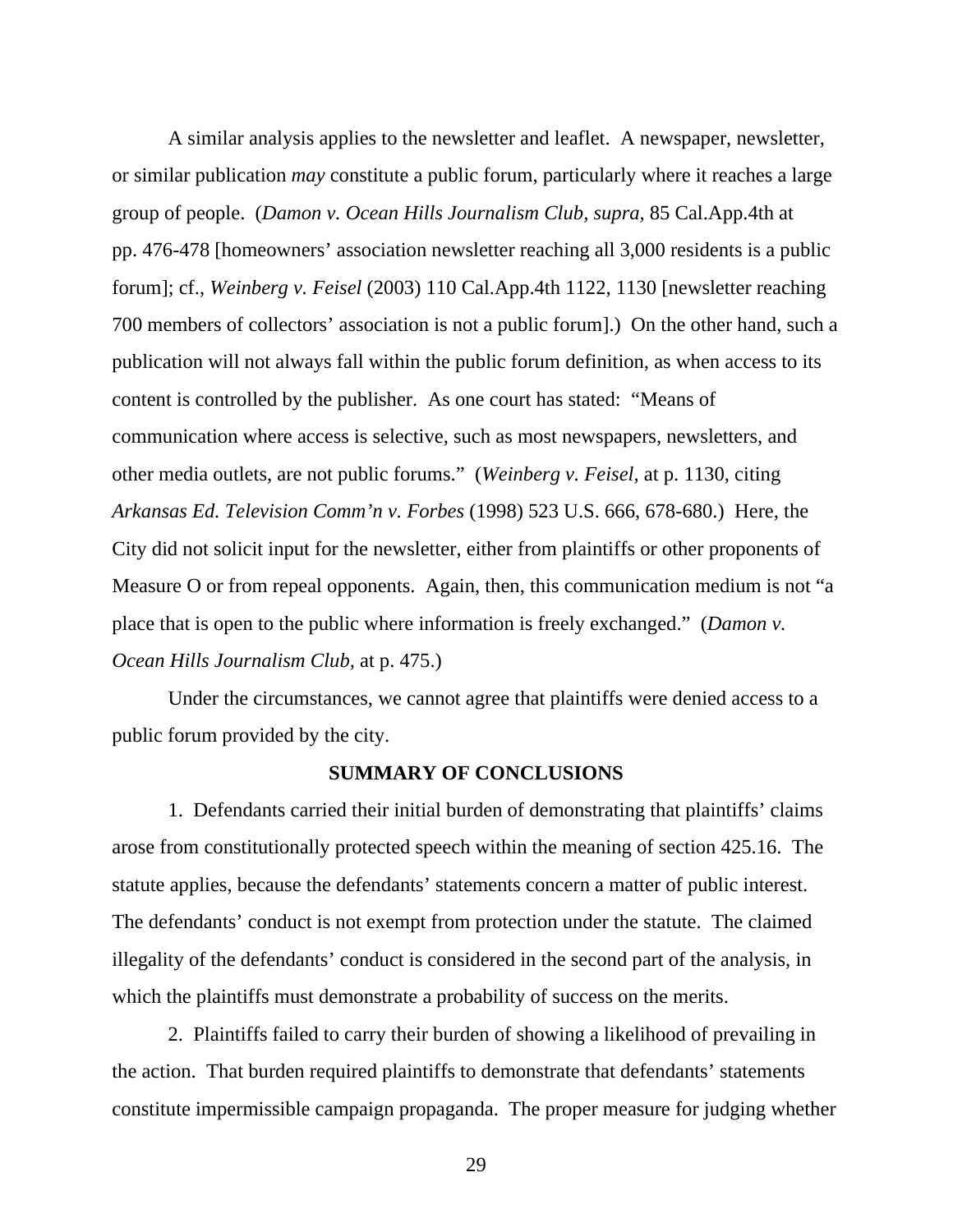defendants' communications were promotional rather than informational is the express advocacy standard.That standard comports with federal constitutional jurisprudence, it is recognized in California appellate cases, and it is explicit in the governing state statute. Given the later legislative adoption of the express advocacy standard, the California Supreme Court decision in *Stanson* does not compel consideration of the style, tenor, and timing of the statements. Applying the governing standard, plaintiffs' evidence fails to demonstrate express advocacy. Nor have plaintiffs demonstrated that they were denied access to a public forum provided by the city.

# **DISPOSITION**

 $\overline{\phantom{a}}$ 

 The order granting defendants' special motion to strike plaintiffs' complaint is affirmed.

McAdams, J.

WE CONCUR:

 $\overline{a}$ 

 $\overline{a}$ 

Rushing, P.J.

Mihara, J.